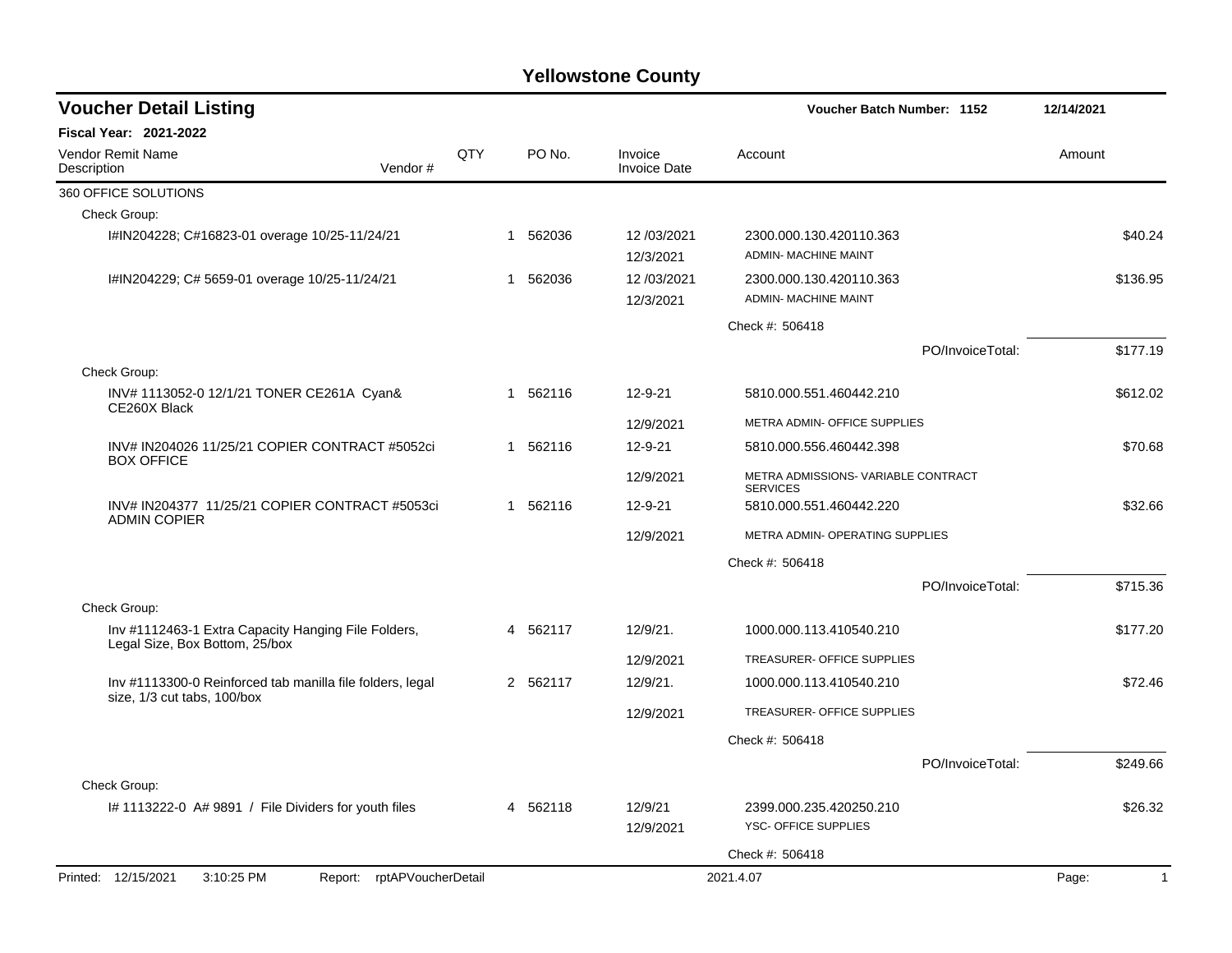| <b>Voucher Detail Listing</b>                                            | <b>Voucher Batch Number: 1152</b> | 12/14/2021 |                                |                                                            |                  |                           |
|--------------------------------------------------------------------------|-----------------------------------|------------|--------------------------------|------------------------------------------------------------|------------------|---------------------------|
| <b>Fiscal Year: 2021-2022</b>                                            |                                   |            |                                |                                                            |                  |                           |
| Vendor Remit Name<br>Vendor#<br>Description                              | QTY                               | PO No.     | Invoice<br><b>Invoice Date</b> | Account                                                    |                  | Amount                    |
|                                                                          |                                   |            |                                |                                                            | PO/InvoiceTotal: | \$26.32                   |
| Check Group:                                                             |                                   |            |                                |                                                            |                  |                           |
| #1113708-0 Ofc Supplies 12/3/21 DVD's, Holders                           | 1                                 | 562119     | 12/09/21<br>12/9/2021          | 2301.000.122.411100.210<br>ATTORNEY- OFFICE SUPPLIES       |                  | \$44.24                   |
| #1113708-1 Ofc Supplies 12/6/21 DVD's                                    |                                   | 1 562119   | 12/09/21<br>12/9/2021          | 2301.000.122.411100.210<br>ATTORNEY- OFFICE SUPPLIES       |                  | \$51.83                   |
| #1113144-0 Ofc Supplies 12/1/21 Folders, labels, Post-It<br><b>Notes</b> |                                   | 1 562119   | 12/09/21                       | 2301.000.122.411100.210                                    |                  | \$165.60                  |
|                                                                          |                                   |            | 12/9/2021                      | ATTORNEY- OFFICE SUPPLIES                                  |                  |                           |
| #1113144-1 Ofc Supplies 12/2/21 Folders                                  |                                   | 1 562119   | 12/09/21<br>12/9/2021          | 2301.000.122.411100.210<br>ATTORNEY- OFFICE SUPPLIES       |                  | \$43.14                   |
|                                                                          |                                   |            |                                | Check #: 506418                                            |                  |                           |
|                                                                          |                                   |            |                                |                                                            | PO/InvoiceTotal: | \$304.81                  |
| Check Group:                                                             |                                   |            |                                |                                                            |                  |                           |
| Acct# 11975, Inv#1114131-0, toner, correction tape, sticky<br>notes      |                                   | 1 562120   | 12/09/2021                     | 1000.000.144.410800.210                                    |                  | \$334.20                  |
|                                                                          |                                   |            | 12/9/2021                      | HR-OFFICE SUPPLIES                                         |                  |                           |
| Acct# 11975, Inv# 1114131-1, kleenex                                     |                                   | 1 562120   | 12/09/2021                     | 1000.000.144.410800.210                                    |                  | \$18.00                   |
|                                                                          |                                   |            | 12/9/2021                      | HR- OFFICE SUPPLIES                                        |                  |                           |
|                                                                          |                                   |            |                                | Check #: 506418                                            |                  |                           |
|                                                                          |                                   |            |                                |                                                            | PO/InvoiceTotal: | \$352.20                  |
| Check Group:                                                             |                                   |            |                                |                                                            |                  |                           |
| I#1088980-1 - Boardroom Conference Chair                                 |                                   | 24 562159  | 12-10-21.                      | 1000.000.199.411800.220<br><b>MISC- OPERATING SUPPLIES</b> |                  | \$5,280.00                |
|                                                                          |                                   |            | 12/10/2021                     |                                                            |                  |                           |
| I#1088980-0; HON Ignition 2.0 Task Chair- Finance CK &<br>TM             |                                   | 2 562159   | 12-10-21.                      | 1000.000.111.410510.210                                    |                  | \$626.00                  |
|                                                                          |                                   |            | 12/10/2021                     | FINANCE- OFFICE SUPPLIES                                   |                  |                           |
| I#1102181-0; Task Chairs                                                 | $\mathbf{2}^{\circ}$              | 562159     | $12 - 10 - 21$ .<br>12/10/2021 | 1000.000.111.410510.210<br>FINANCE- OFFICE SUPPLIES        |                  | \$626.00                  |
| C#1088980-0; CREDIT HON Ingnition 2.0 Return                             | 2                                 | 562159     | 12-10-21.                      | 1000.000.111.410510.210                                    |                  | (\$626.00)                |
|                                                                          |                                   |            | 12/10/2021                     | FINANCE- OFFICE SUPPLIES                                   |                  |                           |
|                                                                          |                                   |            |                                | Check #: 506418                                            |                  |                           |
| Printed: 12/15/2021<br>3:10:25 PM<br>Report: rptAPVoucherDetail          |                                   |            |                                | 2021.4.07                                                  |                  | $\boldsymbol{2}$<br>Page: |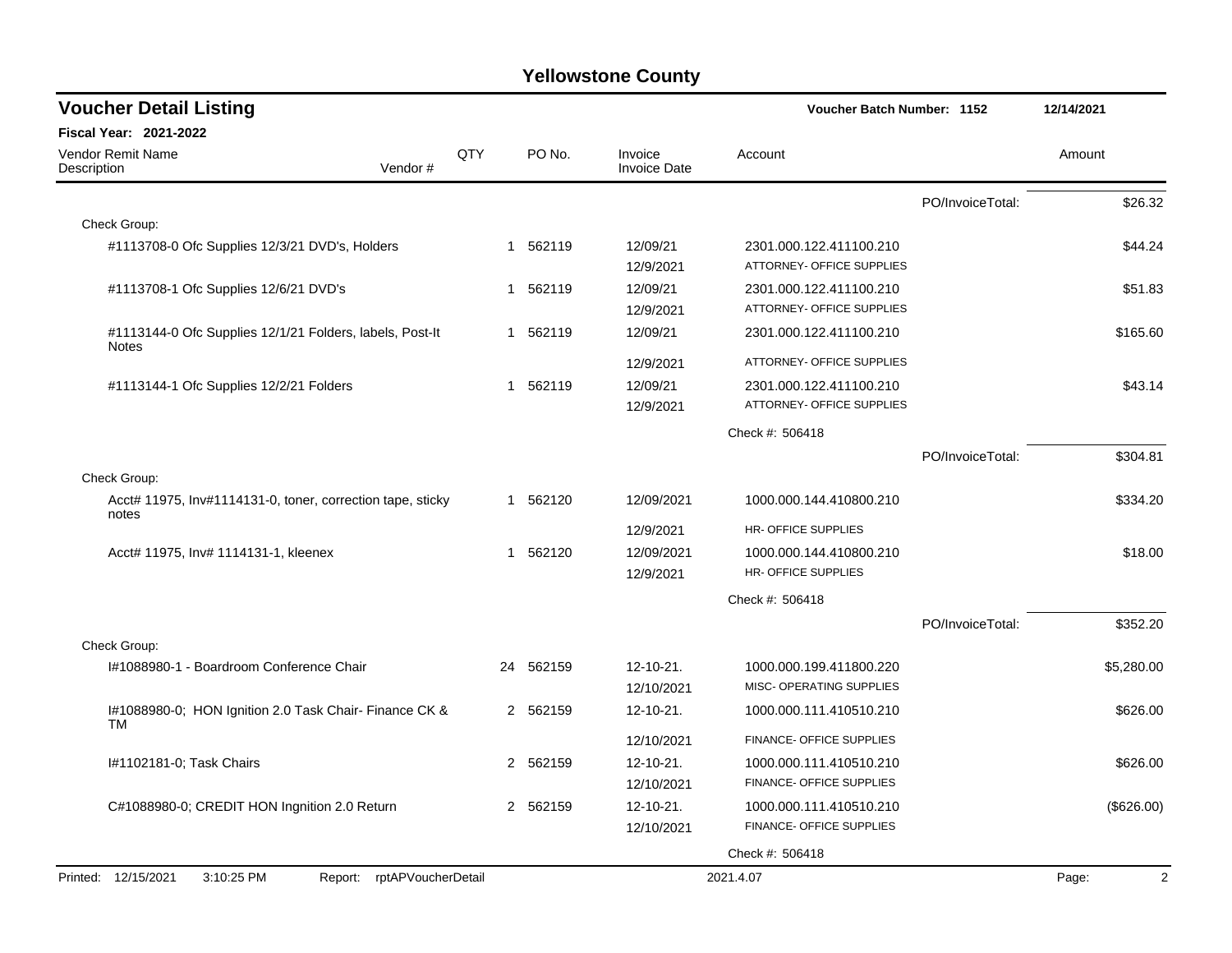| <b>Voucher Detail Listing</b>                         |                    |                        |                          |                                                  | Voucher Batch Number: 1152                            |                  | 12/14/2021 |
|-------------------------------------------------------|--------------------|------------------------|--------------------------|--------------------------------------------------|-------------------------------------------------------|------------------|------------|
| Fiscal Year: 2021-2022                                |                    |                        |                          |                                                  |                                                       |                  |            |
| Vendor Remit Name<br>Description                      | Vendor#            | QTY                    | PO No.                   | Invoice<br><b>Invoice Date</b>                   | Account                                               |                  | Amount     |
|                                                       |                    |                        |                          |                                                  |                                                       | PO/InvoiceTotal: | \$5,906.00 |
| Check Group:                                          |                    |                        |                          |                                                  |                                                       |                  |            |
| #1112666-0 INDEX BINDER                               |                    |                        | 562160<br>$\mathbf 1$    | 12/10-21<br>12/10/2021                           | 2300.000.136.420200.210<br>DETENTION- OFFICE SUPPLIES |                  | \$26.18    |
| I#IN204240 KYOCERA CONTRAC SERVICES<br>10/25-11/24/21 |                    |                        | 562160<br>1              | 12/10-21                                         | 2300.000.136.420200.363                               |                  | \$128.08   |
|                                                       |                    |                        |                          | 12/10/2021                                       | DETENTION- MACHINE MAINT                              |                  |            |
| #1112666-0 RECPT BOOK 24/7                            |                    |                        | 562160<br>1              | 12/10-21<br>12/10/2021                           | 2300.000.136.420200.210<br>DETENTION- OFFICE SUPPLIES |                  | \$30.37    |
|                                                       |                    |                        |                          |                                                  | Check #: 506418                                       |                  |            |
|                                                       |                    |                        |                          |                                                  |                                                       | PO/InvoiceTotal: | \$184.63   |
| Check Group:                                          |                    |                        |                          |                                                  |                                                       |                  |            |
| 1#1113588-0, Chair, Mesh, Blk - K.T.                  |                    | 562161<br>$\mathbf{1}$ | 12/10/21<br>12/10/2021   | 1000.000.115.410580.220<br>IT-OPERATING SUPPLIES |                                                       | \$280.67         |            |
|                                                       |                    |                        |                          |                                                  | Check #: 506418                                       |                  |            |
|                                                       |                    |                        |                          |                                                  |                                                       | PO/InvoiceTotal: | \$280.67   |
| Check Group:                                          |                    |                        |                          |                                                  |                                                       |                  |            |
| I#1112830-2; Tape                                     |                    |                        | 562162<br>$\overline{1}$ | 12-10-2021                                       | 2290.000.410.450400.210                               |                  | \$22.11    |
|                                                       |                    |                        |                          | 12/10/2021                                       | <b>EXTENSION- OFFICE SUPPLIES</b>                     |                  |            |
| I#1112830-0 - Colored Paper, Tape, Scissors           |                    |                        | 562162<br>1              | 12-10-2021                                       | 2290.000.410.450400.210                               |                  | \$401.22   |
|                                                       |                    |                        |                          | 12/10/2021                                       | <b>EXTENSION- OFFICE SUPPLIES</b>                     |                  |            |
| Inv C1112830-0 return paper                           |                    |                        | 562162<br>1              | 12-10-2021                                       | 2290.000.410.450400.210                               |                  | (\$6.87)   |
|                                                       |                    |                        |                          | 12/10/2021                                       | <b>EXTENSION- OFFICE SUPPLIES</b>                     |                  |            |
| I#1112830-1; Paper, Tape                              |                    |                        | 562162<br>1              | 12-10-2021                                       | 2290.000.410.450400.210                               |                  | \$73.55    |
|                                                       |                    |                        |                          | 12/10/2021                                       | <b>EXTENSION- OFFICE SUPPLIES</b>                     |                  |            |
|                                                       |                    |                        |                          |                                                  | Check #: 506418                                       |                  |            |
|                                                       |                    |                        |                          |                                                  |                                                       | PO/InvoiceTotal: | \$490.01   |
| Check Group:                                          |                    |                        |                          |                                                  |                                                       |                  |            |
| I#1114445-1; Tissue                                   |                    |                        | 562163<br>$\mathbf 1$    | 12/10/2021                                       | 1000.000.111.410510.210                               |                  | \$18.00    |
|                                                       |                    |                        |                          | 12/10/2021                                       | FINANCE- OFFICE SUPPLIES                              |                  |            |
|                                                       |                    |                        |                          |                                                  |                                                       |                  |            |
| Printed: 12/15/2021<br>3:10:25 PM<br>Report:          | rptAPVoucherDetail |                        |                          |                                                  | 2021.4.07                                             |                  | 3<br>Page: |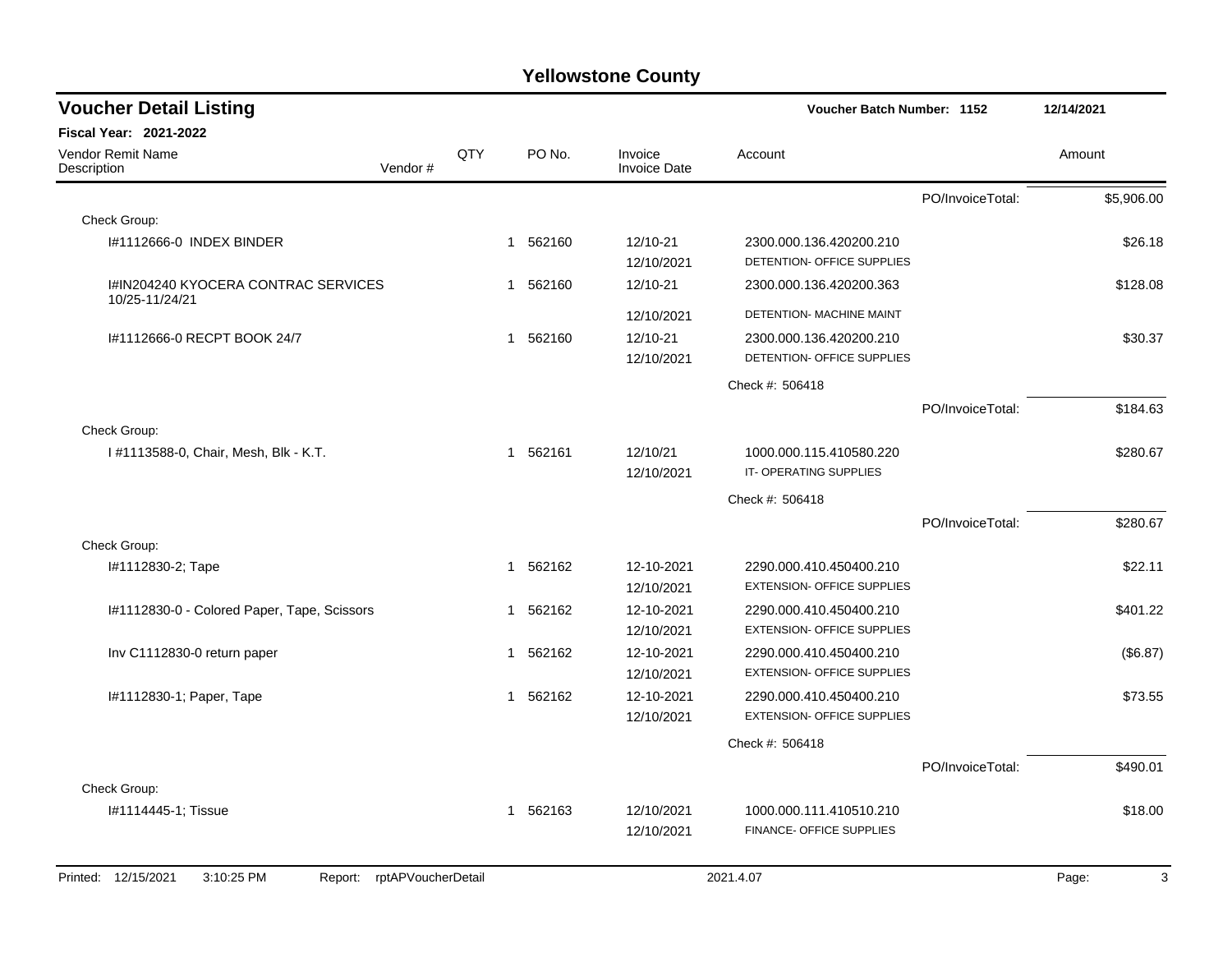#### I#1114445-0: Paper Towels **1 1 562163** 12/10/2021 1000.000.111.410510.210 1000.000 101.410510.210 12/10/2021 FINANCE- OFFICE SUPPLIES Check #: 506418 PO/InvoiceTotal: \$35.90 Vendor Total: \$8,722.75 ACE HARDWARE. 002250 Check Group: I#220316/1 FACE MASKS A#1113  $1562088$   $12/8/21$   $5810.000.552.460442.220$   $545.72$ 12/8/2021 METRA FACILITIES- OPERATING SUPPLIES Check #: 506419 PO/InvoiceTotal: \$45.72 Vendor Total: \$45.72 ADULT RESOURCE ALLIANCE Check Group: Collections Through Nov 21 1 262164 12/11/21 2280.000.409.450320.397 \$928,783.27 12/10/2021 SENIORS- FIXED CONTRACT Check #: 506420 PO/InvoiceTotal: \$928,783.27 Vendor Total: \$928,783.27 ALTERNATIVES INC 001245 Check Group: I#20211202 CAM DAILY MON NOV 2021 651 562138 12/10/21 2300.000.136.420200.220 \$3,580.50 12/10/2021 DETENTION- OPERATING SUPPLIES I#20211202 REMOTE BREATH 192 562138 12/10/21 2300.000.136.420200.220 \$864.00 12/10/2021 DETENTION- OPERATING SUPPLIES Check #: 506421 PO/InvoiceTotal: \$4,444.50 Vendor Total: \$4,444.50 ANGEL LIND'S DAIRY INC Check Group: **Voucher Batch Number: Yellowstone County** Vendor Remit Name **Description Voucher Detail Listing Fiscal Year: 2021-2022 1152 12/14/2021** PO No. Invoice Account Amount Amount Amount Amount Vendor # **QTY** Invoice Date

#### Printed: 12/15/2021 3:10:25 PM Report: rptAPVoucherDetail 2021.4.07 2021.4.07 Page: 4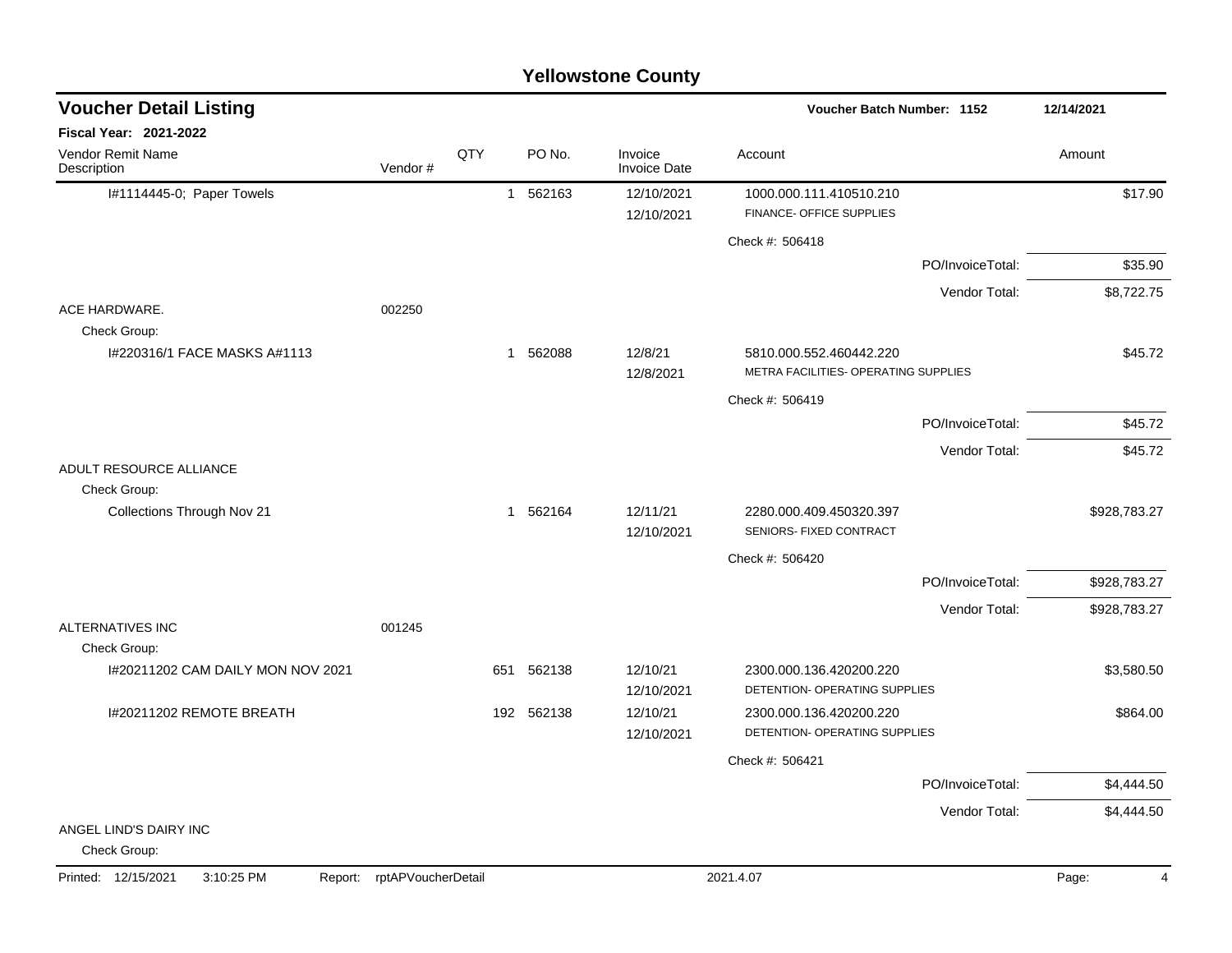|                                                  |                            |     |          | <b>Yellowstone County</b>      |                                                              |                  |            |
|--------------------------------------------------|----------------------------|-----|----------|--------------------------------|--------------------------------------------------------------|------------------|------------|
| <b>Voucher Detail Listing</b>                    |                            |     |          |                                | Voucher Batch Number: 1152                                   |                  | 12/14/2021 |
| Fiscal Year: 2021-2022                           |                            |     |          |                                |                                                              |                  |            |
| Vendor Remit Name<br>Description                 | Vendor#                    | QTY | PO No.   | Invoice<br><b>Invoice Date</b> | Account                                                      |                  | Amount     |
| I# 8012793 A# YOUTHS / Dairy                     |                            |     | 1 562112 | 12/09/21<br>12/9/2021          | 2399.000.235.420250.223<br>YSC-FOOD                          |                  | \$109.37   |
|                                                  |                            |     |          |                                | Check #: 506422                                              |                  |            |
|                                                  |                            |     |          |                                |                                                              | PO/InvoiceTotal: | \$109.37   |
| Check Group:                                     |                            |     |          |                                |                                                              |                  |            |
| I# 8012836 A# YOUTHS / Dairy                     |                            |     | 1 562113 | 12/9/21<br>12/9/2021           | 2399.000.235.420250.223<br>YSC-FOOD                          |                  | \$186.37   |
|                                                  |                            |     |          |                                | Check #: 506422                                              |                  |            |
|                                                  |                            |     |          |                                |                                                              | PO/InvoiceTotal: | \$186.37   |
|                                                  |                            |     |          |                                |                                                              | Vendor Total:    | \$295.74   |
| ARENA NETWORK, INC                               |                            |     |          |                                |                                                              |                  |            |
| Check Group:<br>1#111897 1/1/22 QRTLY MEMBERSHIP |                            |     | 1 562129 | 12/9/21                        | 5810.000.555.460442.398                                      |                  | \$4,583.00 |
|                                                  |                            |     |          | 12/9/2021                      | METRA MARKETING- VARIABLE CONTRACT<br><b>SERVICES</b>        |                  |            |
|                                                  |                            |     |          |                                | Check #: 506423                                              |                  |            |
|                                                  |                            |     |          |                                |                                                              | PO/InvoiceTotal: | \$4,583.00 |
|                                                  |                            |     |          |                                |                                                              | Vendor Total:    | \$4,583.00 |
| <b>BAKER, RONI</b><br>Check Group:               | 041925                     |     |          |                                |                                                              |                  |            |
| Baker Nov 2021 mileage                           |                            |     | 1 562136 | 12/10/21<br>12/10/2021         | 2290.000.410.450400.370<br><b>EXTENSION- TRAVEL</b>          |                  | \$114.13   |
|                                                  |                            |     |          |                                | Check #: 506424                                              |                  |            |
|                                                  |                            |     |          |                                |                                                              | PO/InvoiceTotal: | \$114.13   |
|                                                  |                            |     |          |                                |                                                              | Vendor Total:    | \$114.13   |
| <b>BALCO UNIFORM CO INC</b>                      | 041513                     |     |          |                                |                                                              |                  |            |
| Check Group:                                     |                            |     |          |                                |                                                              |                  |            |
| I#65092-1 NAMETAG                                |                            |     | 2 562155 | 12/10/21<br>12/10/2021         | 2300.000.136.420200.229<br>DETENTION- CLOTHING/UNIFORM STAFF |                  | \$21.81    |
|                                                  |                            |     |          |                                | Check #: 506425                                              |                  |            |
|                                                  |                            |     |          |                                |                                                              |                  |            |
| Printed: 12/15/2021<br>3:10:25 PM                | Report: rptAPVoucherDetail |     |          |                                | 2021.4.07                                                    |                  | Page:<br>5 |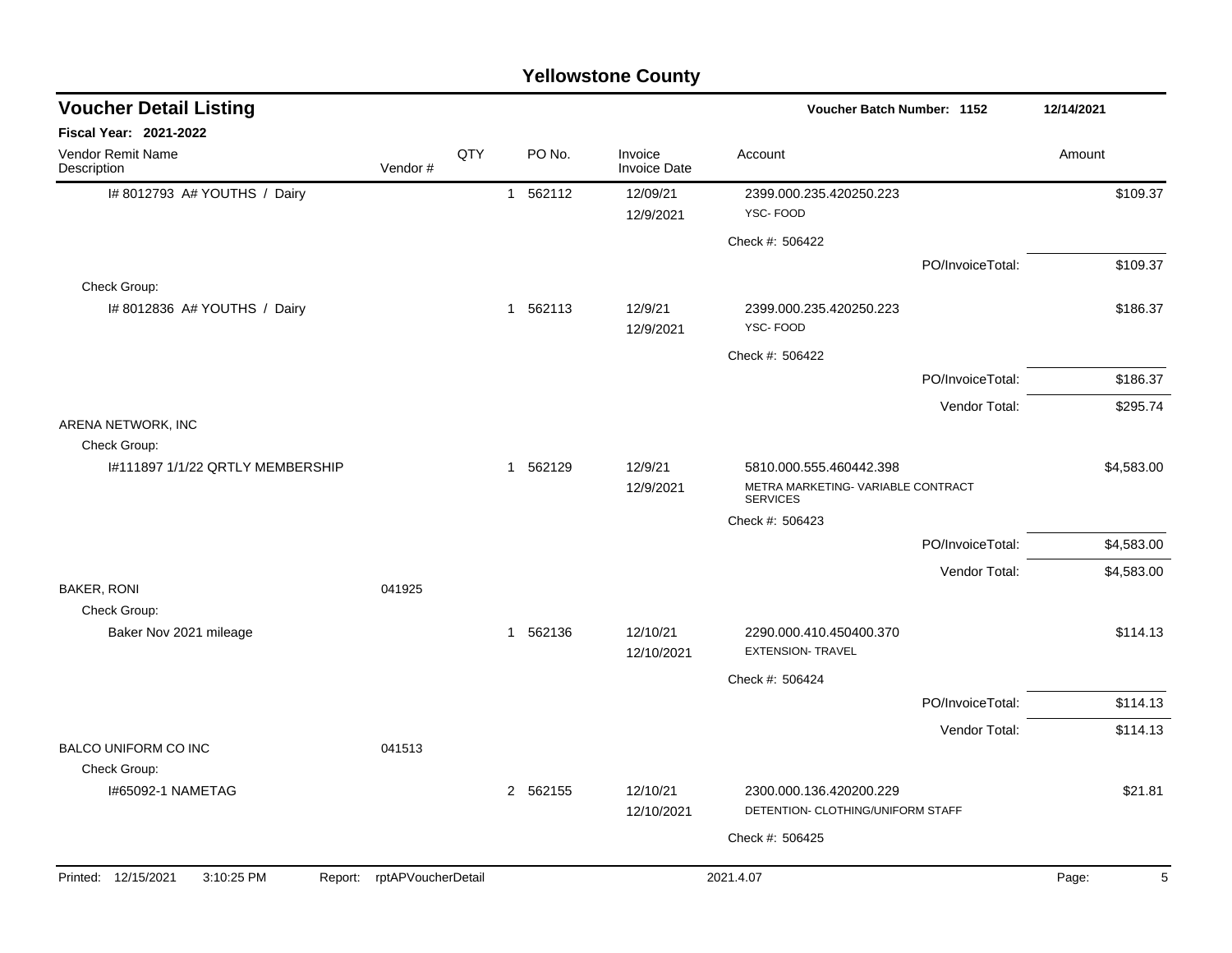| <b>Voucher Detail Listing</b>                 |                            |     |           |                                | Voucher Batch Number: 1152                                       | 12/14/2021 |
|-----------------------------------------------|----------------------------|-----|-----------|--------------------------------|------------------------------------------------------------------|------------|
| Fiscal Year: 2021-2022                        |                            |     |           |                                |                                                                  |            |
| Vendor Remit Name<br>Description              | Vendor#                    | QTY | PO No.    | Invoice<br><b>Invoice Date</b> | Account                                                          | Amount     |
|                                               |                            |     |           |                                | PO/InvoiceTotal:                                                 | \$21.81    |
|                                               |                            |     |           |                                | Vendor Total:                                                    | \$21.81    |
| <b>BARGREEN ELLINGSON INC</b><br>Check Group: | 046659                     |     |           |                                |                                                                  |            |
| I#010138483 WHT COCKTAIL NAPKINS              |                            |     | 7 562156  | 12/10/21<br>12/10/2021         | 2300.000.136.420200.220<br>DETENTION- OPERATING SUPPLIES         | \$126.00   |
| 1#010138484 TOILET PAPER                      |                            | 25  | 562156    | 12/10/21<br>12/10/2021         | 2300.000.136.420200.220<br>DETENTION- OPERATING SUPPLIES         | \$1,090.00 |
| I#010138484 BODY SHAMPOO                      |                            | 20  | 562156    | 12/10/21<br>12/10/2021         | 2300.000.136.420200.220<br>DETENTION- OPERATING SUPPLIES         | \$1,164.00 |
| I#010138484 MULTI SURF WIPES                  |                            |     | 24 562156 | 12/10/21<br>12/10/2021         | 2300.000.136.420200.220<br>DETENTION- OPERATING SUPPLIES         | \$166.80   |
| I#010138484 MULTI SURF WIPES                  |                            |     | 60 562156 | 12/10/21<br>12/10/2021         | 2300.000.136.420200.220<br>DETENTION- OPERATING SUPPLIES         | \$417.00   |
|                                               |                            |     |           |                                | Check #: 506426                                                  |            |
|                                               |                            |     |           |                                | PO/InvoiceTotal:                                                 | \$2,963.80 |
|                                               |                            |     |           |                                | Vendor Total:                                                    | \$2,963.80 |
| BATTERIES PLUS STORE #253<br>Check Group:     | 042967                     |     |           |                                |                                                                  |            |
| # P46439601; Vehicle Batteries 12-6-21        |                            |     | 2 562105  | 12/9/21<br>12/9/2021           | 2830.000.414.430800.230<br>JUNK VEHICLE- REPAIR & MAINT SUPPLIES | \$194.00   |
| I# P46439601; AA Batteries                    |                            |     | 1 562105  | 12/9/21<br>12/9/2021           | 2830.000.414.430800.230<br>JUNK VEHICLE- REPAIR & MAINT SUPPLIES | \$16.00    |
| I# P46439601; Coin Cell Batteries             |                            |     | 2 562105  | 12/9/21<br>12/9/2021           | 2830.000.414.430800.230<br>JUNK VEHICLE- REPAIR & MAINT SUPPLIES | \$18.00    |
| I# P46439601; "D" Batteries                   |                            |     | 1 562105  | 12/9/21<br>12/9/2021           | 2830.000.414.430800.230<br>JUNK VEHICLE- REPAIR & MAINT SUPPLIES | \$6.00     |
|                                               |                            |     |           |                                | Check #: 506427                                                  |            |
|                                               |                            |     |           |                                | PO/InvoiceTotal:                                                 | \$234.00   |
| Check Group:                                  |                            |     |           |                                |                                                                  |            |
| Printed: 12/15/2021<br>3:10:25 PM             | Report: rptAPVoucherDetail |     |           |                                | 2021.4.07                                                        | 6<br>Page: |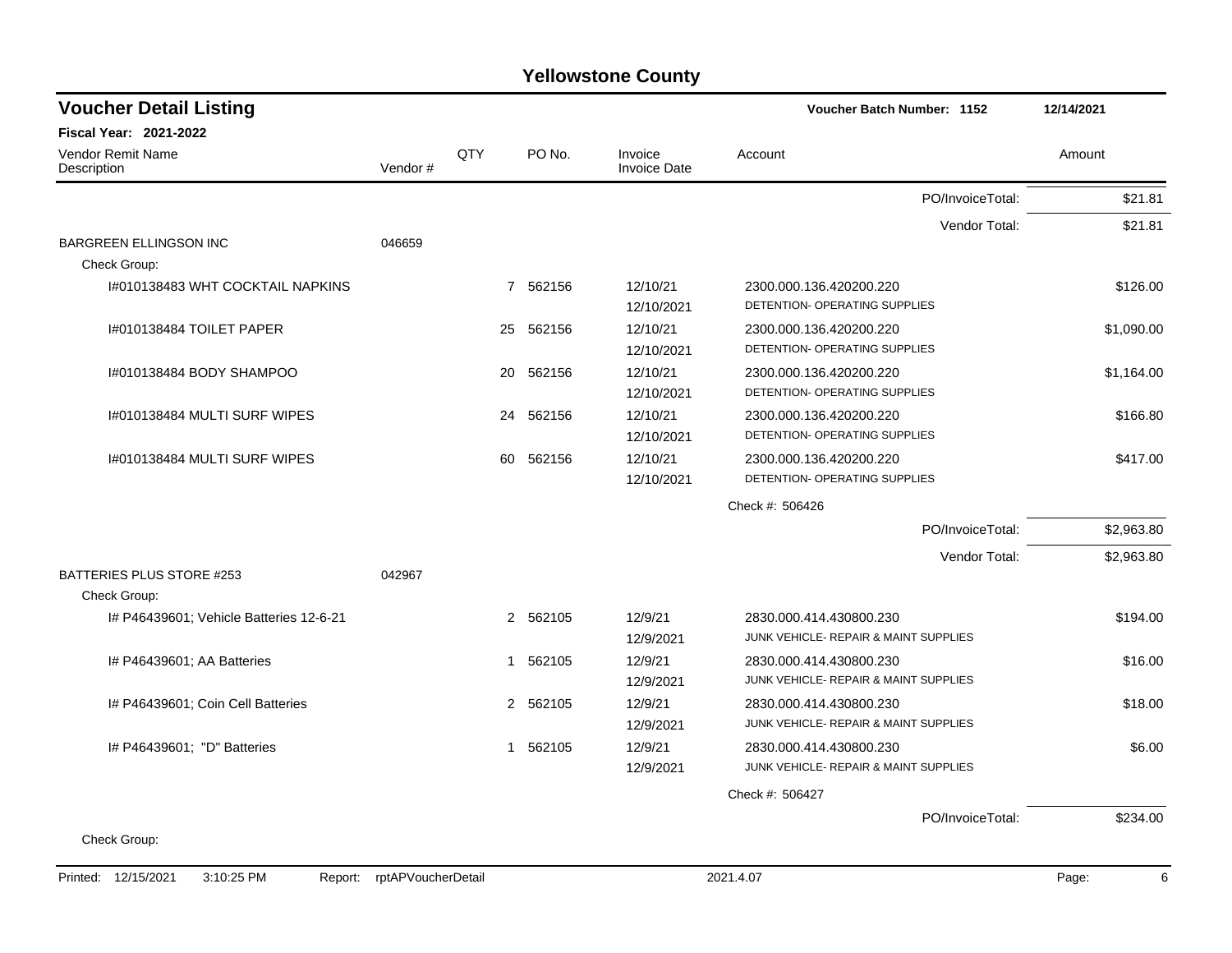| <b>Yellowstone County</b>                                          |                            |     |              |          |                                |                                                                     |                  |                         |  |  |  |
|--------------------------------------------------------------------|----------------------------|-----|--------------|----------|--------------------------------|---------------------------------------------------------------------|------------------|-------------------------|--|--|--|
| <b>Voucher Detail Listing</b>                                      |                            |     |              |          |                                | Voucher Batch Number: 1152                                          |                  | 12/14/2021              |  |  |  |
| Fiscal Year: 2021-2022                                             |                            |     |              |          |                                |                                                                     |                  |                         |  |  |  |
| Vendor Remit Name<br>Description                                   | Vendor#                    | QTY |              | PO No.   | Invoice<br><b>Invoice Date</b> | Account                                                             |                  | Amount                  |  |  |  |
| I#P46416569 C BATTERIES                                            |                            |     |              | 2 562153 | 12/10/21<br>12/10/2021         | 2300.000.136.420200.220<br>DETENTION- OPERATING SUPPLIES            |                  | \$23.04                 |  |  |  |
| I#P46416569 123AB BATTERIES                                        |                            |     |              | 2 562153 | 12/10/21<br>12/10/2021         | 2300.000.136.420200.220<br>DETENTION- OPERATING SUPPLIES            |                  | \$450.00                |  |  |  |
|                                                                    |                            |     |              |          |                                | Check #: 506427                                                     |                  |                         |  |  |  |
|                                                                    |                            |     |              |          |                                |                                                                     | PO/InvoiceTotal: | \$473.04                |  |  |  |
|                                                                    |                            |     |              |          |                                |                                                                     | Vendor Total:    | \$707.04                |  |  |  |
| <b>BILLINGS CLINIC</b><br>Check Group:                             |                            |     |              |          |                                |                                                                     |                  |                         |  |  |  |
| I#547733914-I; SANE KIT 10/26/21                                   |                            |     | -1           | 562115   | 12/9/21<br>12/9/2021           | 2300.000.131.420140.202<br>DETECTIVES- EXPENSE OF INVEST            |                  | \$600.00                |  |  |  |
| I#547733645-I; SANE Kit - 10/27/21                                 |                            |     | $\mathbf{1}$ | 562115   | 12/9/21<br>12/9/2021           | 2300.000.131.420140.202<br>DETECTIVES- EXPENSE OF INVEST            |                  | \$600.00                |  |  |  |
|                                                                    |                            |     |              |          |                                | Check #: 506428                                                     |                  |                         |  |  |  |
|                                                                    |                            |     |              |          |                                |                                                                     | PO/InvoiceTotal: | \$1,200.00              |  |  |  |
|                                                                    |                            |     |              |          |                                |                                                                     | Vendor Total:    | \$1,200.00              |  |  |  |
| <b>BISHOP, HALLIE</b>                                              |                            |     |              |          |                                |                                                                     |                  |                         |  |  |  |
| Check Group:<br>Milage Remburse- Red Lodge -Sentencing in State v. |                            |     | -1           | 562078   | 12/8/21                        | 2301.000.122.411100.370                                             |                  | \$135.30                |  |  |  |
| Nutting DC 20-31                                                   |                            |     |              |          |                                |                                                                     |                  |                         |  |  |  |
|                                                                    |                            |     |              |          | 12/8/2021                      | ATTORNEY- TRAVEL                                                    |                  |                         |  |  |  |
|                                                                    |                            |     |              |          |                                | Check #: 506429                                                     |                  |                         |  |  |  |
|                                                                    |                            |     |              |          |                                |                                                                     | PO/InvoiceTotal: | \$135.30                |  |  |  |
| <b>BOBCAT OF BIG SKY INC</b>                                       |                            |     |              |          |                                |                                                                     | Vendor Total:    | \$135.30                |  |  |  |
| Check Group:                                                       |                            |     |              |          |                                |                                                                     |                  |                         |  |  |  |
| I#85298 CONTROL KIT, COUPLERS                                      |                            |     | $\mathbf 1$  | 562091   | 12/08/21<br>12/8/2021          | 5810.000.552.460442.369<br>METRA FACILITIES- BUILDING/EQUIP REPAIRS |                  | \$193.60                |  |  |  |
|                                                                    |                            |     |              |          |                                | Check #: 506430                                                     |                  |                         |  |  |  |
|                                                                    |                            |     |              |          |                                |                                                                     | PO/InvoiceTotal: | \$193.60                |  |  |  |
| Printed: 12/15/2021<br>3:10:25 PM                                  | Report: rptAPVoucherDetail |     |              |          |                                | 2021.4.07                                                           |                  | Page:<br>$\overline{7}$ |  |  |  |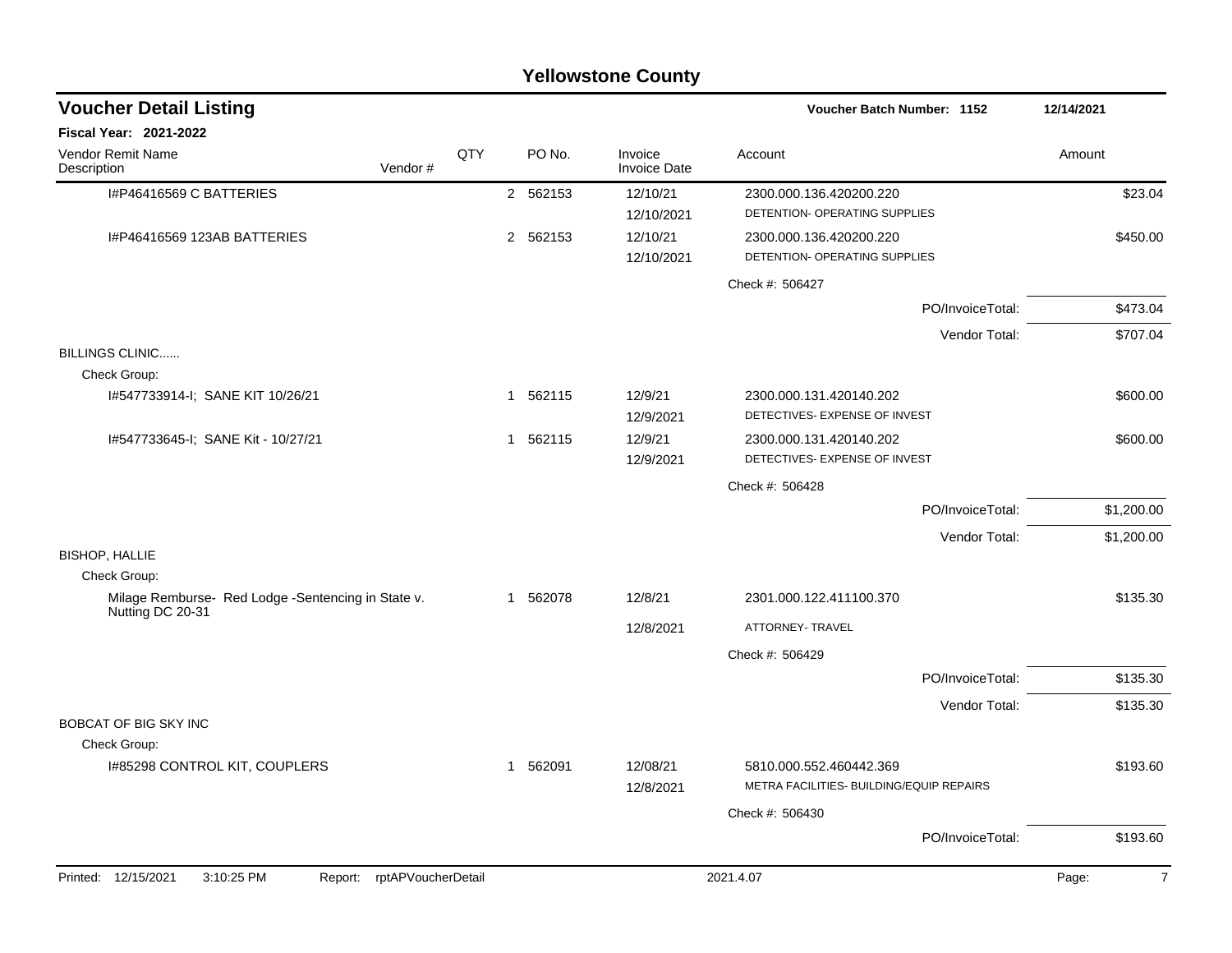| <b>Voucher Detail Listing</b>            |         |     |             |                                | Voucher Batch Number: 1152              | 12/14/2021 |
|------------------------------------------|---------|-----|-------------|--------------------------------|-----------------------------------------|------------|
| Fiscal Year: 2021-2022                   |         |     |             |                                |                                         |            |
| Vendor Remit Name<br>Description         | Vendor# | QTY | PO No.      | Invoice<br><b>Invoice Date</b> | Account                                 | Amount     |
|                                          |         |     |             |                                | Vendor Total:                           | \$193.60   |
| <b>BUILDING CODES BUREAU</b>             |         |     |             |                                |                                         |            |
| Check Group:                             |         |     |             |                                |                                         |            |
| 2019-BOIL-MTN-000147; JAIL; BOILER CERT  |         |     | 1 561993    | 12/08/2021                     | 2300.000.146.411200.360                 | \$31.00    |
|                                          |         |     |             | 12/8/2021                      | FACILITIES JAIL- REPAIR & MAINT         |            |
| 2010-BOIL-MTN-009788; YSC; BOILER CERT   |         |     | 1 561993    | 12/08/2021                     | 2399.000.235.420250.360                 | \$31.00    |
|                                          |         |     |             | 12/8/2021                      | YSC- REPAIRS & MAINT SERVICE            |            |
| 2010-BOIL-MTN-009786; YSC; BOILER CERT   |         |     | 1 561993    | 12/08/2021                     | 2399.000.235.420250.360                 | \$31.00    |
|                                          |         |     |             | 12/8/2021                      | YSC- REPAIRS & MAINT SERVICE            |            |
| 2011-BOIL-MTN-000127: WHC; BOILER CERT   |         |     | 1 561993    | 12/08/2021                     | 2360.000.145.460452.360                 | \$31.00    |
|                                          |         |     |             | 12/8/2021                      | FACILITIES- REPAIR & MAINT              |            |
| 2010-BOIL-MTN-009150; YCCH; BOILER CERT  |         |     | 1 561993    | 12/08/2021                     | 1000.000.145.411200.360                 | \$31.00    |
|                                          |         |     |             | 12/8/2021                      | FACILITIES- REPAIR & MAINT SERVICE      |            |
| 2010-BOIL-MRN-007613; JAIL; BOILER CERT  |         |     | 1 561993    | 12/08/2021                     | 2300.000.146.411200.360                 | \$31.00    |
|                                          |         |     |             | 12/8/2021                      | FACILITIES JAIL- REPAIR & MAINT         |            |
| 2010-BOIL-MTN-007611; JAIL; BOILER CERT  |         |     | 1 561993    | 12/08/2021                     | 2300.000.146.411200.360                 | \$31.00    |
|                                          |         |     |             | 12/8/2021                      | FACILITIES JAIL- REPAIR & MAINT         |            |
| 2019-BOIL0MTN-000146; JAIL; BOILER CERT  |         |     | 1 561993    | 12/08/2021                     | 2300.000.146.411200.360                 | \$31.00    |
|                                          |         |     |             | 12/8/2021                      | FACILITIES JAIL- REPAIR & MAINT         |            |
| 2010-BOIL-MTN-007385; YCCH; BOILER CERT  |         |     | 1 561993    | 12/08/2021                     | 1000.000.145.411200.360                 | \$31.00    |
|                                          |         |     |             | 12/8/2021                      | FACILITIES- REPAIR & MAINT SERVICE      |            |
| 2010-BOIL-MTN-007296; YCCH ; BOILER CERT |         |     | 561993<br>1 | 12/08/2021                     | 1000.000.145.411200.360                 | \$31.00    |
|                                          |         |     |             | 12/8/2021                      | FACILITIES- REPAIR & MAINT SERVICE      |            |
| 2011-BOIL-MTN-000126; WHC; BOILER CERT   |         |     | 1 561993    | 12/08/2021                     | 2360.000.145.460452.360                 | \$31.00    |
|                                          |         |     |             | 12/8/2021                      | <b>FACILITIES- REPAIR &amp; MAINT</b>   |            |
| 2010-BOIL-MTN-009147; YCCH; BOILER CERT  |         |     | 1 561993    | 12/08/2021                     | 1000.000.145.411200.360                 | \$31.00    |
|                                          |         |     |             | 12/8/2021                      | FACILITIES- REPAIR & MAINT SERVICE      |            |
|                                          |         |     |             |                                |                                         |            |
| 2010-BOIL-MTN-009787; YSC; BOILER CERT   |         |     | 1 561993    | 12/08/2021                     | 2399.000.235.420250.360                 | \$31.00    |
|                                          |         |     |             | 12/8/2021                      | <b>YSC- REPAIRS &amp; MAINT SERVICE</b> |            |
|                                          |         |     |             |                                | Check #: 506431                         |            |
|                                          |         |     |             |                                | PO/InvoiceTotal:                        | \$403.00   |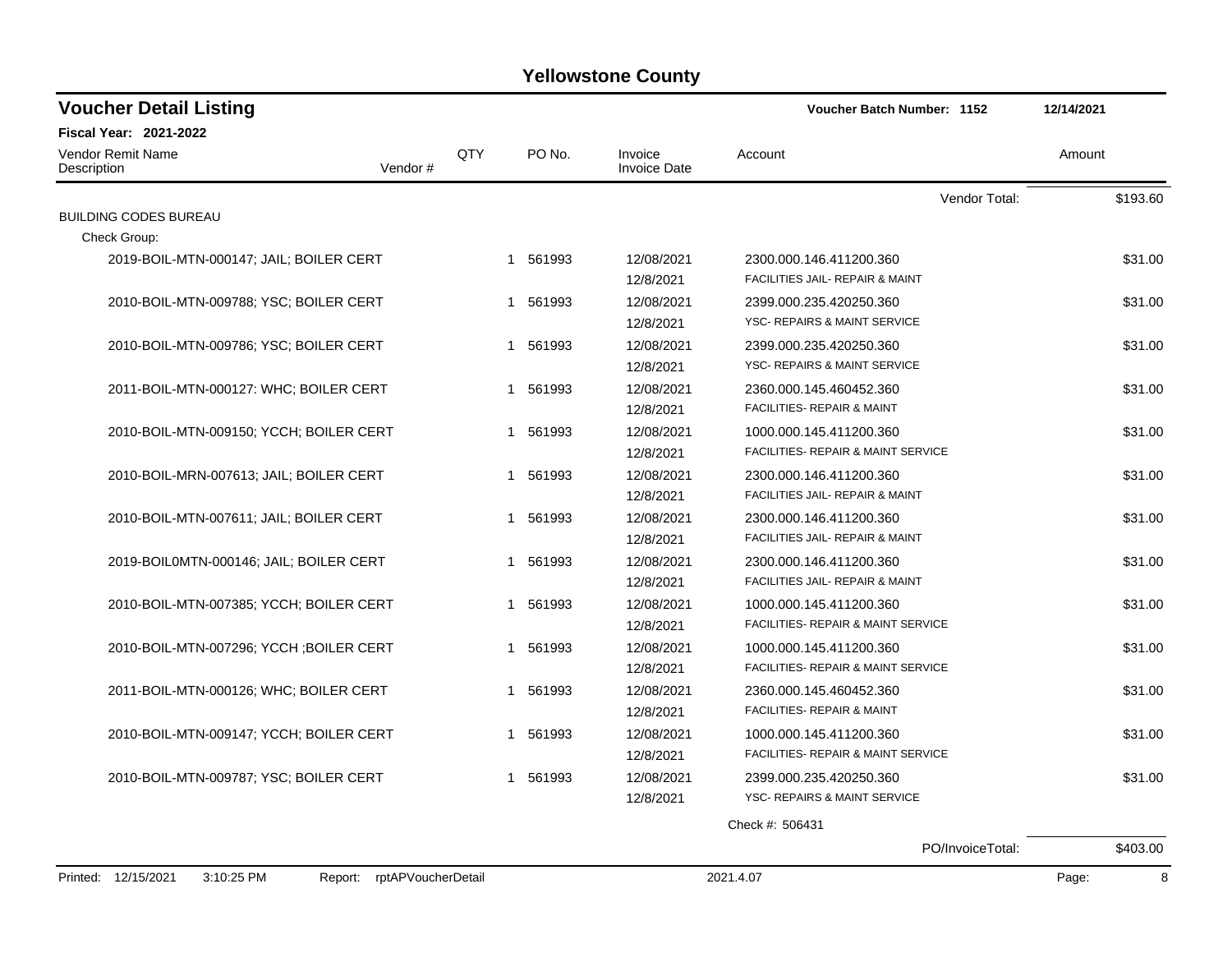| <b>Voucher Detail Listing</b>                                                      |         |     |   |          |                                |                                                             | <b>Voucher Batch Number: 1152</b> |              |  |
|------------------------------------------------------------------------------------|---------|-----|---|----------|--------------------------------|-------------------------------------------------------------|-----------------------------------|--------------|--|
| <b>Fiscal Year: 2021-2022</b>                                                      |         |     |   |          |                                |                                                             |                                   |              |  |
| Vendor Remit Name<br>Description                                                   | Vendor# | QTY |   | PO No.   | Invoice<br><b>Invoice Date</b> | Account                                                     |                                   | Amount       |  |
|                                                                                    |         |     |   |          |                                |                                                             | Vendor Total:                     | \$403.00     |  |
| <b>CAPITAL ONE</b>                                                                 |         |     |   |          |                                |                                                             |                                   |              |  |
| Check Group:                                                                       |         |     |   |          |                                |                                                             |                                   |              |  |
| A# 603949 S# 1638826062 / Food                                                     |         |     |   | 1 562123 | 12/9/21<br>12/9/2021           | 2399.000.235.420250.223<br>YSC-FOOD                         |                                   | \$79.78      |  |
|                                                                                    |         |     |   |          |                                | Check #: 506432                                             |                                   |              |  |
|                                                                                    |         |     |   |          |                                |                                                             | PO/InvoiceTotal:                  | \$79.78      |  |
|                                                                                    |         |     |   |          |                                |                                                             | Vendor Total:                     | \$79.78      |  |
| <b>CITY OF BILLINGS</b>                                                            | 001775  |     |   |          |                                |                                                             |                                   |              |  |
| Check Group:                                                                       |         |     |   |          |                                |                                                             |                                   |              |  |
| COLLECTIONS- Library 1st Half FY22                                                 |         |     |   | 1 562139 | 12/10/21<br>12/10/2021         | 2220.000.406.460100.397<br>LIBRARY- FIXED CONTRACT SERVICES |                                   | \$619,451.46 |  |
| COLLECTIONS - Planning 1st Half FY22                                               |         |     | 1 | 562139   | 12/10/21                       | 2250.000.407.411000.398                                     |                                   | \$238,575.64 |  |
|                                                                                    |         |     |   |          | 12/10/2021                     | CO. PLANNING-VARIABLE CONTRACT SERVICES                     |                                   |              |  |
|                                                                                    |         |     |   |          |                                | Check #: 506433                                             |                                   |              |  |
|                                                                                    |         |     |   |          |                                |                                                             | PO/InvoiceTotal:                  | \$858,027.10 |  |
|                                                                                    |         |     |   |          |                                |                                                             | Vendor Total:                     | \$858,027.10 |  |
| CITY OF BILLINGS INFORMATION TECHNOLOGY                                            | 034515  |     |   |          |                                |                                                             |                                   |              |  |
| Check Group:                                                                       |         |     |   |          |                                |                                                             |                                   |              |  |
| County portion annual New World Systems maintenance<br>11/1/21-10/31/22 (YCDF)     |         |     | 1 | 562029   | 12/9/21                        | 2300.000.136.420200.368                                     |                                   | \$23,515.00  |  |
|                                                                                    |         |     |   |          | 12/9/2021                      | DETENTION- SOFTWARE/HARDWARE MAINT                          |                                   |              |  |
| County portion annual New World Systems maintenance<br>11/1/2021-10/31/2022 (YCSO) |         |     | 1 | 562029   | 12/9/21                        | 2300.000.135.420180.368                                     |                                   | \$27,136.00  |  |
|                                                                                    |         |     |   |          | 12/9/2021                      | MISC- SOFTWARE/HARDWARE                                     |                                   |              |  |
|                                                                                    |         |     |   |          |                                | Check #: 506434                                             |                                   |              |  |
|                                                                                    |         |     |   |          |                                |                                                             | PO/InvoiceTotal:                  | \$50,651.00  |  |
|                                                                                    |         |     |   |          |                                |                                                             | Vendor Total:                     | \$50,651.00  |  |
| <b>CITY OF LAUREL</b><br>Check Group:                                              | 003925  |     |   |          |                                |                                                             |                                   |              |  |
|                                                                                    |         |     |   |          |                                |                                                             |                                   |              |  |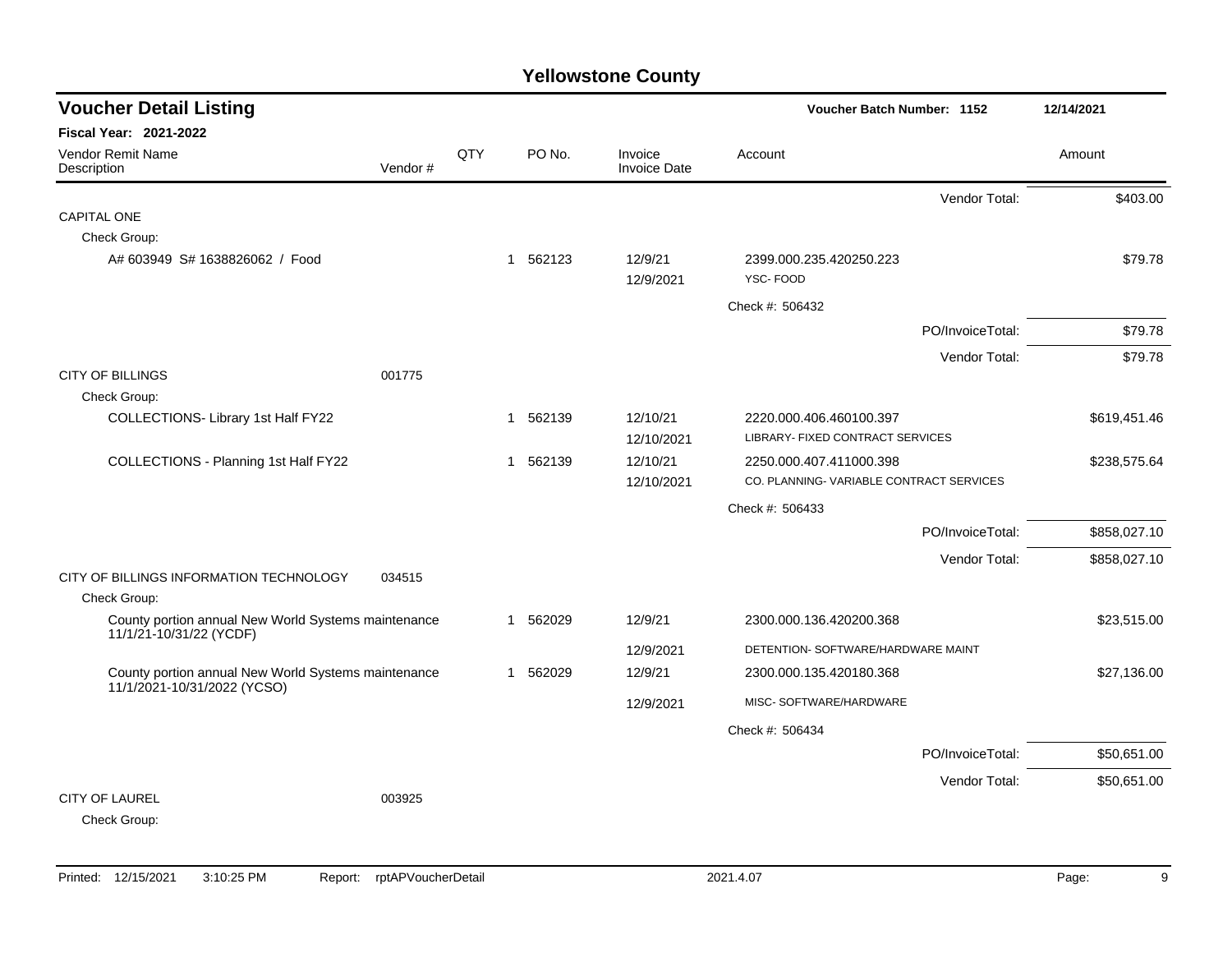| <b>Voucher Detail Listing</b>                            |         |     |              |          |                                | Voucher Batch Number: 1152                                                              |                  | 12/14/2021  |
|----------------------------------------------------------|---------|-----|--------------|----------|--------------------------------|-----------------------------------------------------------------------------------------|------------------|-------------|
| Fiscal Year: 2021-2022                                   |         |     |              |          |                                |                                                                                         |                  |             |
| Vendor Remit Name<br>Description                         | Vendor# | QTY |              | PO No.   | Invoice<br><b>Invoice Date</b> | Account                                                                                 |                  | Amount      |
| Collections; 1st Half FY22                               |         |     | $\mathbf{1}$ | 562140   | 12/10/2021<br>12/10/2021       | 2255.000.408.411000.397<br>LAUREL PLANNING- FIXED CONTRACT SERVICES                     |                  | \$49,768.08 |
|                                                          |         |     |              |          |                                | Check #: 506435                                                                         |                  |             |
|                                                          |         |     |              |          |                                |                                                                                         | PO/InvoiceTotal: | \$49,768.08 |
| Check Group:                                             |         |     |              |          |                                |                                                                                         |                  |             |
| Collections; 1st Half FY22                               |         |     |              | 1 562141 | 12/10/21<br>12/10/2021         | 7216.000.000.021210.000<br>LAUREL URB FIRE SERV AREA DUE TO SPECIAL<br><b>DISTRICTS</b> |                  | \$48,417.98 |
|                                                          |         |     |              |          |                                | Check #: 506435                                                                         |                  |             |
|                                                          |         |     |              |          |                                |                                                                                         | PO/InvoiceTotal: | \$48,417.98 |
|                                                          |         |     |              |          |                                |                                                                                         | Vendor Total:    | \$98,186.06 |
| CLEANER Q INC                                            |         |     |              |          |                                |                                                                                         |                  |             |
| Check Group:                                             |         |     |              |          |                                |                                                                                         |                  |             |
| #23804/Fire Extinguisher Inspection                      |         |     |              | 1 562128 | 12/9/21<br>12/9/2021           | 2140.000.403.431100.366<br>WEED- REPAIR & MAINT BUILDINGS                               |                  | \$183.00    |
|                                                          |         |     |              |          |                                | Check #: 506436                                                                         |                  |             |
|                                                          |         |     |              |          |                                |                                                                                         | PO/InvoiceTotal: | \$183.00    |
|                                                          |         |     |              |          |                                |                                                                                         | Vendor Total:    | \$183.00    |
| CONCORDANCE HEALTHCARE SOL                               |         |     |              |          |                                |                                                                                         |                  |             |
| Check Group:                                             |         |     |              |          |                                |                                                                                         |                  |             |
| I# 22221146 A# K11214 / Gloves                           |         |     | $\mathbf 1$  | 562127   | 12/9/21                        | 2399.000.235.420250.224                                                                 |                  | \$421.63    |
|                                                          |         |     |              |          | 12/9/2021                      | YSC- JANITORIAL SUPPLIES                                                                |                  |             |
| COVID Expense I# 22221146 A# K112141 / Hand<br>Sanitizer |         |     | $\mathbf{1}$ | 562127   | 12/9/21                        | 2399.000.235.420250.220                                                                 |                  | \$44.67     |
|                                                          |         |     |              |          | 12/9/2021                      | YSC- OPERATING SUPPLIES                                                                 |                  |             |
|                                                          |         |     |              |          |                                | Check #: 506437                                                                         |                  |             |
|                                                          |         |     |              |          |                                |                                                                                         | PO/InvoiceTotal: | \$466.30    |
|                                                          |         |     |              |          |                                |                                                                                         | Vendor Total:    | \$466.30    |
| <b>COOKS CORRECTIONAL</b>                                |         |     |              |          |                                |                                                                                         |                  |             |

Check Group: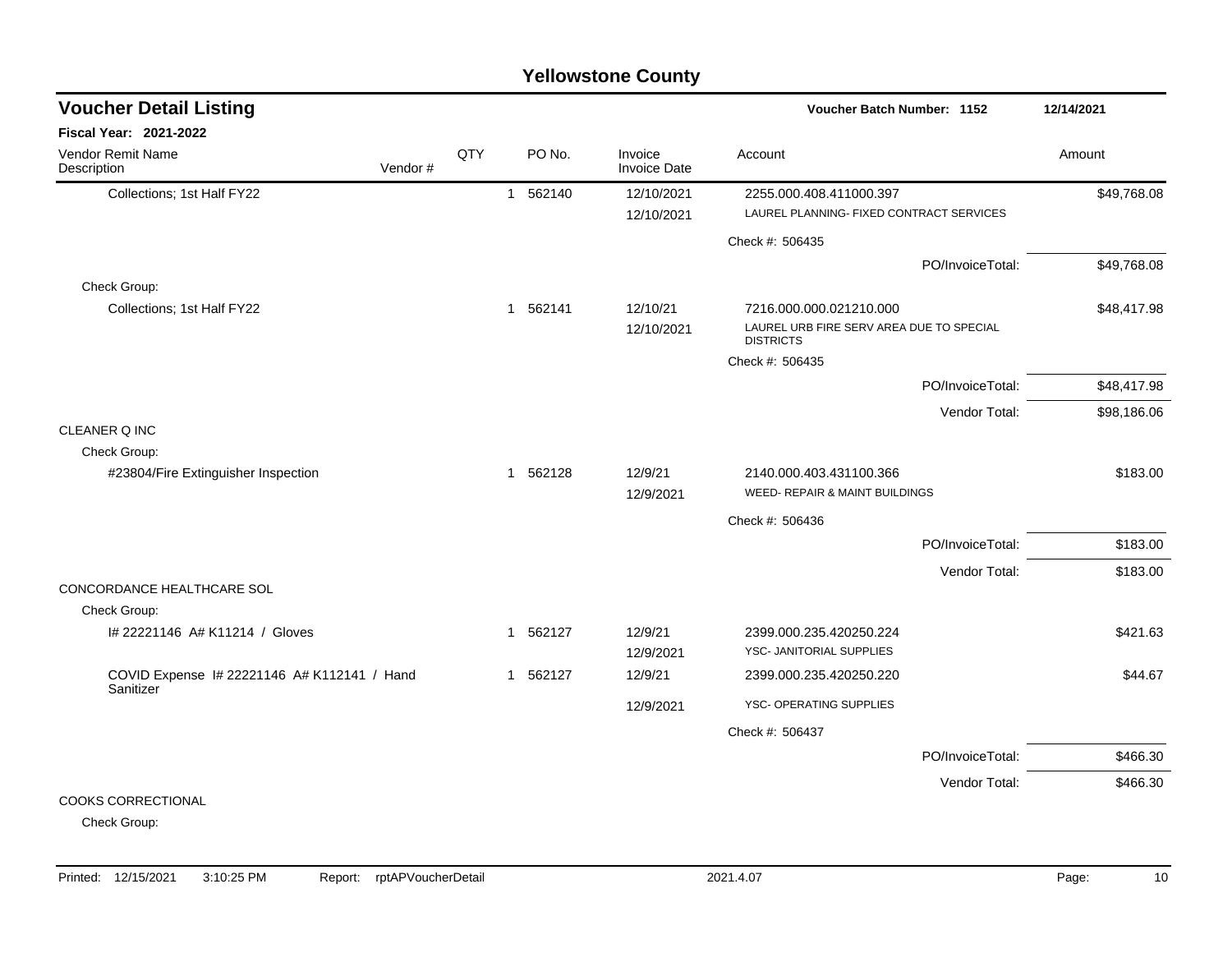|                                                                         |                               |     |              | <b>Yellowstone County</b>      |                                                               |                  |             |
|-------------------------------------------------------------------------|-------------------------------|-----|--------------|--------------------------------|---------------------------------------------------------------|------------------|-------------|
| <b>Voucher Detail Listing</b>                                           |                               |     |              |                                | Voucher Batch Number: 1152                                    |                  | 12/14/2021  |
| Fiscal Year: 2021-2022                                                  |                               |     |              |                                |                                                               |                  |             |
| Vendor Remit Name<br>Description                                        | Vendor #                      | QTY | PO No.       | Invoice<br><b>Invoice Date</b> | Account                                                       |                  | Amount      |
| I#N706560 TRAYS 6 COMPARTMENT                                           |                               |     | 10 562167    | 12/10/21<br>12/10/2021         | 2300.000.136.420200.220<br>DETENTION- OPERATING SUPPLIES      |                  | \$1,428.89  |
| I#N706560 SQUARE CONTAINER                                              |                               |     | 6<br>562167  | 12/10/21<br>12/10/2021         | 2300.000.136.420200.220<br>DETENTION- OPERATING SUPPLIES      |                  | \$43.14     |
|                                                                         |                               |     |              |                                | Check #: 506438                                               |                  |             |
|                                                                         |                               |     |              |                                |                                                               | PO/InvoiceTotal: | \$1,472.03  |
|                                                                         |                               |     |              |                                |                                                               | Vendor Total:    | \$1,472.03  |
| <b>CUSHING TERRELL</b><br>Check Group:                                  |                               |     |              |                                |                                                               |                  |             |
| I#163823; ARPA - YC21_LED Sign Design                                   |                               |     | 562132<br>-1 | 12/11/21<br>12/13/2021         | 2260.000.199.440150.398<br>COVID19-VARIABLE CONTRACT SERVICES |                  | \$20,711.86 |
| I#163823; ARPA -Design Reimbursables Printing                           |                               |     | 1 562132     | 12/11/21<br>12/13/2021         | 2260.000.199.440150.398<br>COVID19-VARIABLE CONTRACT SERVICES |                  | \$30.58     |
|                                                                         |                               |     |              |                                | Check #: 506439                                               |                  |             |
|                                                                         |                               |     |              |                                |                                                               | PO/InvoiceTotal: | \$20,742.44 |
|                                                                         |                               |     |              |                                |                                                               | Vendor Total:    | \$20,742.44 |
| <b>DIS Technologies</b>                                                 | 004200                        |     |              |                                |                                                               |                  |             |
| Check Group:<br>I#8669 Scanning Archive Finance Proj A#MT593 NOV        |                               |     | 562064<br>-1 | V233467                        | 1000.000.199.411800.397                                       |                  | \$2,923.36  |
| 2021                                                                    |                               |     |              | 12/8/2021                      | MISC- CONTRACT SERVICES                                       |                  |             |
|                                                                         |                               |     |              |                                | Check #: 506440                                               |                  |             |
|                                                                         |                               |     |              |                                |                                                               | PO/InvoiceTotal: | \$2,923.36  |
|                                                                         |                               |     |              |                                |                                                               | Vendor Total:    | \$2,923.36  |
| <b>DLS OUTDOOR</b>                                                      |                               |     |              |                                |                                                               |                  |             |
| Check Group:                                                            |                               |     |              |                                |                                                               |                  |             |
| 920525, 12/05/21, SNOW PLOW GRIZZLY CREEK<br><b>ESTATES SUBDIVISION</b> |                               |     | 1 562171     | 12/10/21                       | 2699.786.000.430200.362                                       |                  | \$225.00    |
|                                                                         |                               |     |              | 12/10/2021                     | 786M GRIZZLY CREEK EST ROAD MAINT & REPAIRS                   |                  |             |
|                                                                         |                               |     |              |                                | Check #: 506441                                               |                  |             |
|                                                                         |                               |     |              |                                |                                                               | PO/InvoiceTotal: | \$225.00    |
| Printed: 12/15/2021<br>3:10:25 PM                                       | rptAPVoucherDetail<br>Report: |     |              |                                | 2021.4.07                                                     |                  | Page:<br>11 |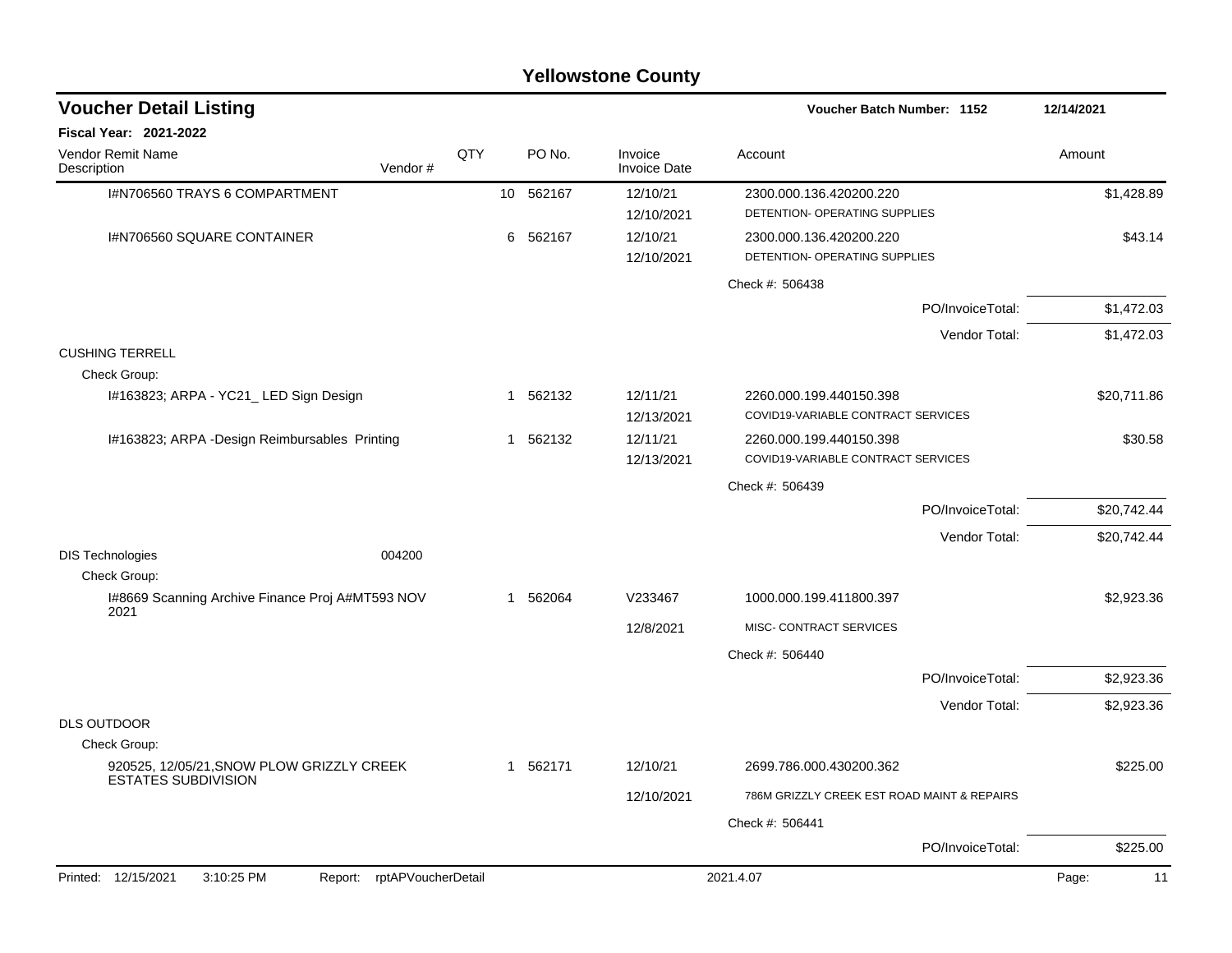| <b>Voucher Detail Listing</b>                                                |     |                        |                                | Voucher Batch Number: 1152                                      |                  | 12/14/2021  |
|------------------------------------------------------------------------------|-----|------------------------|--------------------------------|-----------------------------------------------------------------|------------------|-------------|
| <b>Fiscal Year: 2021-2022</b><br>Vendor Remit Name<br>Vendor#<br>Description | QTY | PO No.                 | Invoice<br><b>Invoice Date</b> | Account                                                         |                  | Amount      |
|                                                                              |     |                        |                                |                                                                 | Vendor Total:    | \$225.00    |
| DUNN, SEAN                                                                   |     |                        |                                |                                                                 |                  |             |
| Check Group:<br>November 2021 Mileage                                        |     | 1 562110               | 12/9/21                        | 2399.000.235.420250.370                                         |                  | \$68.88     |
|                                                                              |     |                        | 12/9/2021                      | <b>YSC-TRAVEL</b>                                               |                  |             |
|                                                                              |     |                        |                                | Check #: 506442                                                 |                  |             |
|                                                                              |     |                        |                                |                                                                 | PO/InvoiceTotal: | \$68.88     |
|                                                                              |     |                        |                                |                                                                 | Vendor Total:    | \$68.88     |
| <b>FEDEX</b><br>002888                                                       |     |                        |                                |                                                                 |                  |             |
| Check Group:<br>I#756866490 Postage 11/8/21                                  |     | 562096<br>$\mathbf{1}$ | 12/9/21                        | 1000.000.199.411800.311                                         |                  | \$20.82     |
|                                                                              |     |                        | 12/9/2021                      | MISC-POSTAGE                                                    |                  |             |
|                                                                              |     |                        |                                | Check #: 506443                                                 |                  |             |
|                                                                              |     |                        |                                |                                                                 | PO/InvoiceTotal: | \$20.82     |
|                                                                              |     |                        |                                |                                                                 | Vendor Total:    | \$20.82     |
| FISHER'S TECHNOLOGY                                                          |     |                        |                                |                                                                 |                  |             |
| Check Group:                                                                 |     |                        |                                |                                                                 |                  |             |
| #969157 DN Canon 6265 Copier Maint Nov. 1-30, 2021                           |     | 562131<br>1            | 12/09/21<br>12/9/2021          | 2301.000.122.411100.362<br><b>ATTORNEY- MAINT &amp; REPAIRS</b> |                  | \$39.09     |
| #969157 Crim Canon 4251 Copier Maint Nov. 1-30, 2021                         |     | 1 562131               | 12/09/21                       | 2301.000.122.411100.362                                         |                  | \$0.14      |
|                                                                              |     |                        | 12/9/2021                      | ATTORNEY- MAINT & REPAIRS                                       |                  |             |
|                                                                              |     |                        |                                | Check #: 506444                                                 |                  |             |
|                                                                              |     |                        |                                |                                                                 | PO/InvoiceTotal: | \$39.23     |
|                                                                              |     |                        |                                |                                                                 | Vendor Total:    | \$39.23     |
| FREEFORM DESIGN CO<br>Check Group:                                           |     |                        |                                |                                                                 |                  |             |
| NOV 21 INVOICING 12/2/21 GRAPHIC DESIGNS                                     |     | 562125<br>$\mathbf{1}$ | 12/9/21                        | 5810.000.555.460442.338                                         |                  | \$450.00    |
|                                                                              |     |                        | 12/9/2021                      | METRA MARKETING- DESIGN & PRODUCTION SVCS                       |                  |             |
|                                                                              |     |                        |                                | Check #: 506445                                                 |                  |             |
|                                                                              |     |                        |                                |                                                                 | PO/InvoiceTotal: | \$450.00    |
| Printed: 12/15/2021<br>3:10:25 PM<br>Report: rptAPVoucherDetail              |     |                        |                                | 2021.4.07                                                       |                  | Page:<br>12 |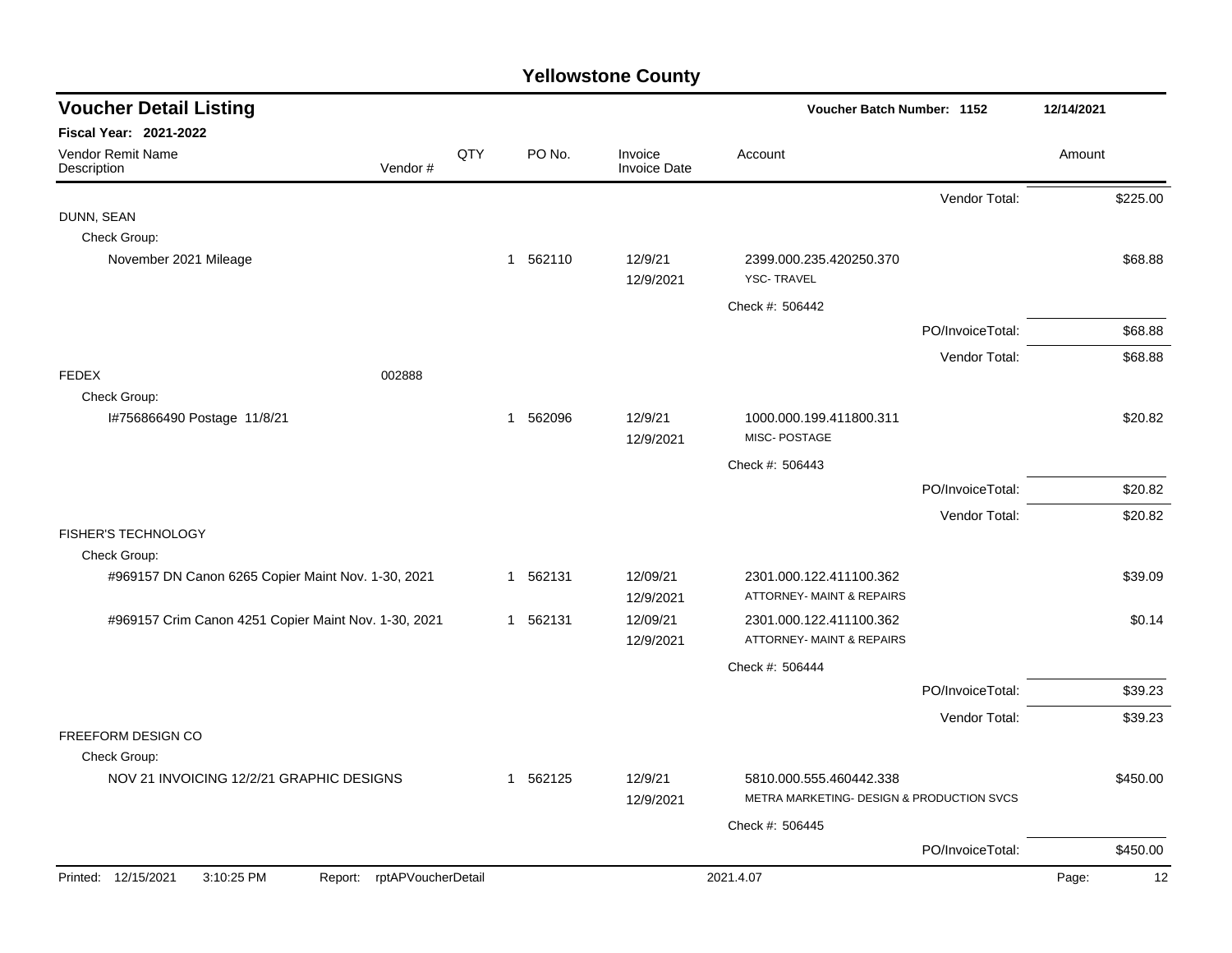| <b>Voucher Detail Listing</b>                     |                            |     |          |                                | Voucher Batch Number: 1152                               |                  | 12/14/2021  |
|---------------------------------------------------|----------------------------|-----|----------|--------------------------------|----------------------------------------------------------|------------------|-------------|
| <b>Fiscal Year: 2021-2022</b>                     |                            |     |          |                                |                                                          |                  |             |
| Vendor Remit Name<br>Description                  | Vendor#                    | QTY | PO No.   | Invoice<br><b>Invoice Date</b> | Account                                                  |                  | Amount      |
|                                                   |                            |     |          |                                |                                                          | Vendor Total:    | \$450.00    |
| <b>GUARDIAN SECURITY &amp; INVESTIGATIONS INC</b> | 033894                     |     |          |                                |                                                          |                  |             |
| Check Group:                                      |                            |     |          |                                |                                                          |                  |             |
| I#832 Courthouse Security 11/1 - 11/30/21         |                            |     | 1 562150 | 12/10/21<br>12/10/2021         | 1000.000.199.411800.397<br>MISC- CONTRACT SERVICES       |                  | \$4,935.00  |
|                                                   |                            |     |          |                                | Check #: 506446                                          |                  |             |
|                                                   |                            |     |          |                                |                                                          | PO/InvoiceTotal: | \$4,935.00  |
|                                                   |                            |     |          |                                |                                                          | Vendor Total:    | \$4,935.00  |
| <b>HAAS &amp; WILKERSON INSUR</b>                 | 035402                     |     |          |                                |                                                          |                  |             |
| Check Group:                                      |                            |     |          |                                |                                                          |                  |             |
| I#165908 11/1/21 MEMBER FEE                       |                            |     | 1 562137 | 12/10/21                       | 5810.000.554.460442.510                                  |                  | \$75.00     |
|                                                   |                            |     |          | 12/10/2021                     | METRA EVENTS- INSURANCE                                  |                  |             |
| 1#165907 11/1/21 USER LIABILITY RENEWAL           |                            |     | 1 562137 | 12/10/21<br>12/10/2021         | 5810.000.554.460442.510<br>METRA EVENTS- INSURANCE       |                  | \$515.00    |
|                                                   |                            |     |          |                                | Check #: 506447                                          |                  |             |
|                                                   |                            |     |          |                                |                                                          | PO/InvoiceTotal: | \$590.00    |
|                                                   |                            |     |          |                                |                                                          |                  |             |
| HIGH POINT NETWORKS                               |                            |     |          |                                |                                                          | Vendor Total:    | \$590.00    |
| Check Group:                                      |                            |     |          |                                |                                                          |                  |             |
| I #194169- Remote Assist Exchange Migration       |                            |     | 1 562169 | 12/10/21<br>12/10/2021         | 1000.000.115.410580.380<br><b>IT-TRAINING</b>            |                  | \$175.00    |
|                                                   |                            |     |          |                                | Check #: 506448                                          |                  |             |
|                                                   |                            |     |          |                                |                                                          | PO/InvoiceTotal: | \$175.00    |
|                                                   |                            |     |          |                                |                                                          | Vendor Total:    | \$175.00    |
| <b>HUNTLEY PROJECT MUSEUM</b><br>Check Group:     | 020103                     |     |          |                                |                                                          |                  |             |
| Collections; 1st Half FY22                        |                            |     | 1 562146 | 12/10/21<br>12/10/2021         | 2360.000.264.460452.740<br>HUNTLEY PROJECT MUSEUM: AWARD |                  | \$46,843.50 |
|                                                   |                            |     |          |                                | Check #: 506449                                          |                  |             |
|                                                   |                            |     |          |                                |                                                          | PO/InvoiceTotal: | \$46,843.50 |
| Printed: 12/15/2021<br>3:10:25 PM                 | Report: rptAPVoucherDetail |     |          |                                | 2021.4.07                                                |                  | 13<br>Page: |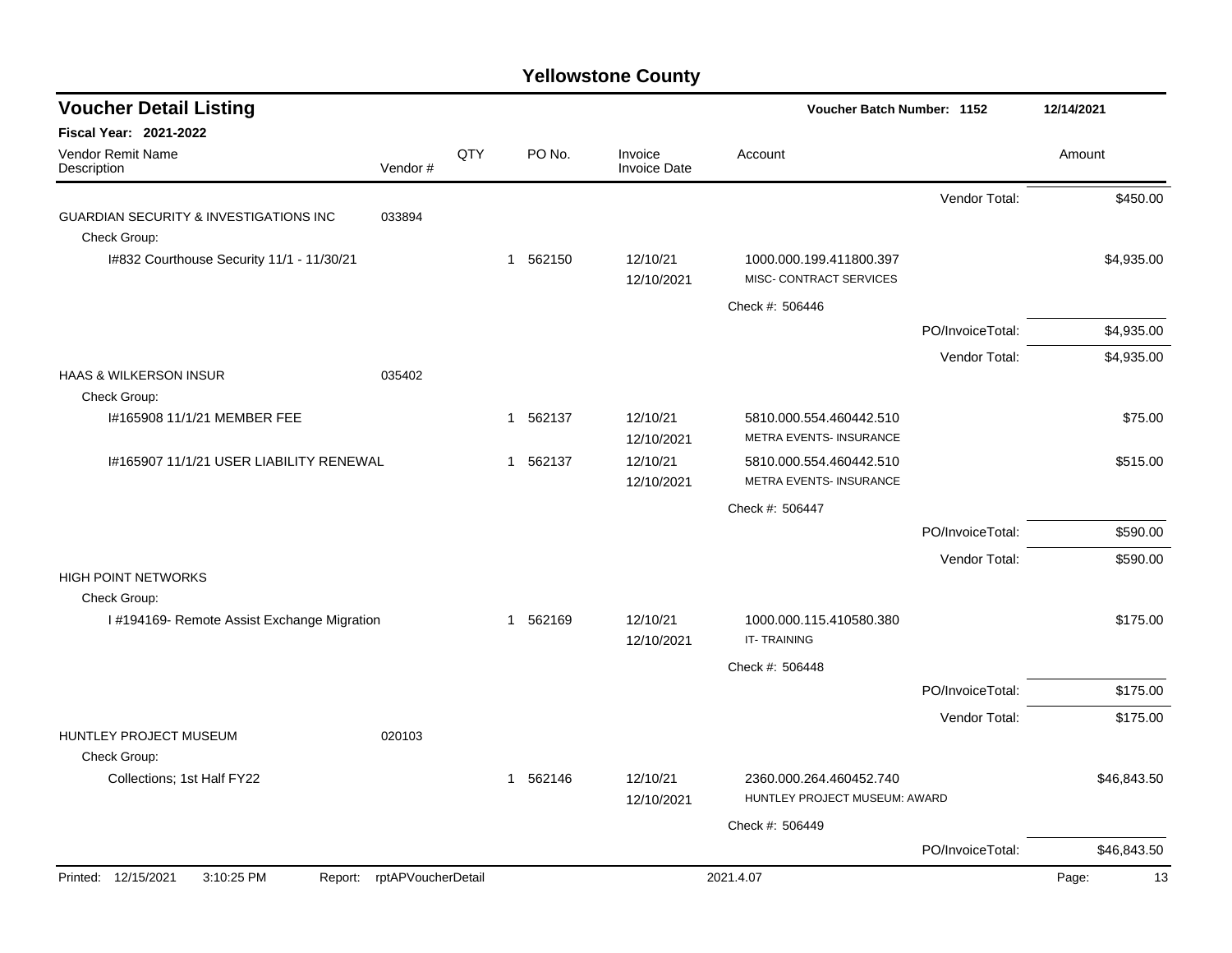| <b>Voucher Detail Listing</b>                                     |                            |     |          |                                | Voucher Batch Number: 1152                                          |                  | 12/14/2021  |
|-------------------------------------------------------------------|----------------------------|-----|----------|--------------------------------|---------------------------------------------------------------------|------------------|-------------|
| Fiscal Year: 2021-2022                                            |                            |     |          |                                |                                                                     |                  |             |
| Vendor Remit Name<br>Description                                  | Vendor#                    | QTY | PO No.   | Invoice<br><b>Invoice Date</b> | Account                                                             |                  | Amount      |
|                                                                   |                            |     |          |                                |                                                                     | Vendor Total:    | \$46,843.50 |
| JOHNSTONE SUPPLY                                                  | 003710                     |     |          |                                |                                                                     |                  |             |
| Check Group:                                                      |                            |     |          |                                |                                                                     |                  |             |
| 1#1342181 PRESSURE SWITCH A#4669                                  |                            |     | 2 562086 | 12/08/21<br>12/8/2021          | 5810.000.552.460442.369<br>METRA FACILITIES- BUILDING/EQUIP REPAIRS |                  | \$185.13    |
|                                                                   |                            |     |          |                                | Check #: 506450                                                     |                  |             |
|                                                                   |                            |     |          |                                |                                                                     | PO/InvoiceTotal: | \$185.13    |
|                                                                   |                            |     |          |                                |                                                                     | Vendor Total:    | \$185.13    |
| JORE, GERALDINE                                                   |                            |     |          |                                |                                                                     |                  |             |
| Check Group:<br>VA BURIAL BENEFIT DONALD G JORE 11/12/21          |                            |     | 1 562061 | 12/06/2021                     | 1000.000.199.450200.396                                             |                  | \$250.00    |
|                                                                   |                            |     |          | 12/6/2021                      | MISC- FUNERAL EXPENSE/BURIALS                                       |                  |             |
|                                                                   |                            |     |          |                                | Check #: 506451                                                     |                  |             |
|                                                                   |                            |     |          |                                |                                                                     | PO/InvoiceTotal: | \$250.00    |
|                                                                   |                            |     |          |                                |                                                                     | Vendor Total:    | \$250.00    |
| <b>KELLER, STUART</b>                                             |                            |     |          |                                |                                                                     |                  |             |
| Check Group:                                                      |                            |     |          |                                |                                                                     |                  |             |
| Mileage and Attendance for November 4, 2021 YCWD<br>Board Meeting |                            |     | 1 562126 | 12/9/21                        | 2140.000.403.431100.370                                             |                  | \$80.40     |
|                                                                   |                            |     |          | 12/9/2021                      | <b>WEED-TRAVEL</b>                                                  |                  |             |
|                                                                   |                            |     |          |                                | Check #: 506452                                                     |                  |             |
|                                                                   |                            |     |          |                                |                                                                     | PO/InvoiceTotal: | \$80.40     |
|                                                                   |                            |     |          |                                |                                                                     | Vendor Total:    | \$80.40     |
| KINGS ACE HARDWARE, CENTRAL                                       |                            |     |          |                                |                                                                     |                  |             |
| Check Group:                                                      |                            |     |          |                                |                                                                     |                  |             |
| #176201/1 - Office Cleaning Supplies                              |                            |     | 1 562038 | 12/03/2021<br>12/3/2021        | 2140.000.403.431100.210<br><b>WEED- OFFICE SUPPLIES</b>             |                  | \$22.44     |
|                                                                   |                            |     |          |                                | Check #: 506453                                                     |                  |             |
|                                                                   |                            |     |          |                                |                                                                     | PO/InvoiceTotal: | \$22.44     |
|                                                                   |                            |     |          |                                |                                                                     | Vendor Total:    | \$22.44     |
| Printed: 12/15/2021<br>3:10:25 PM                                 | Report: rptAPVoucherDetail |     |          |                                | 2021.4.07                                                           |                  | Page:<br>14 |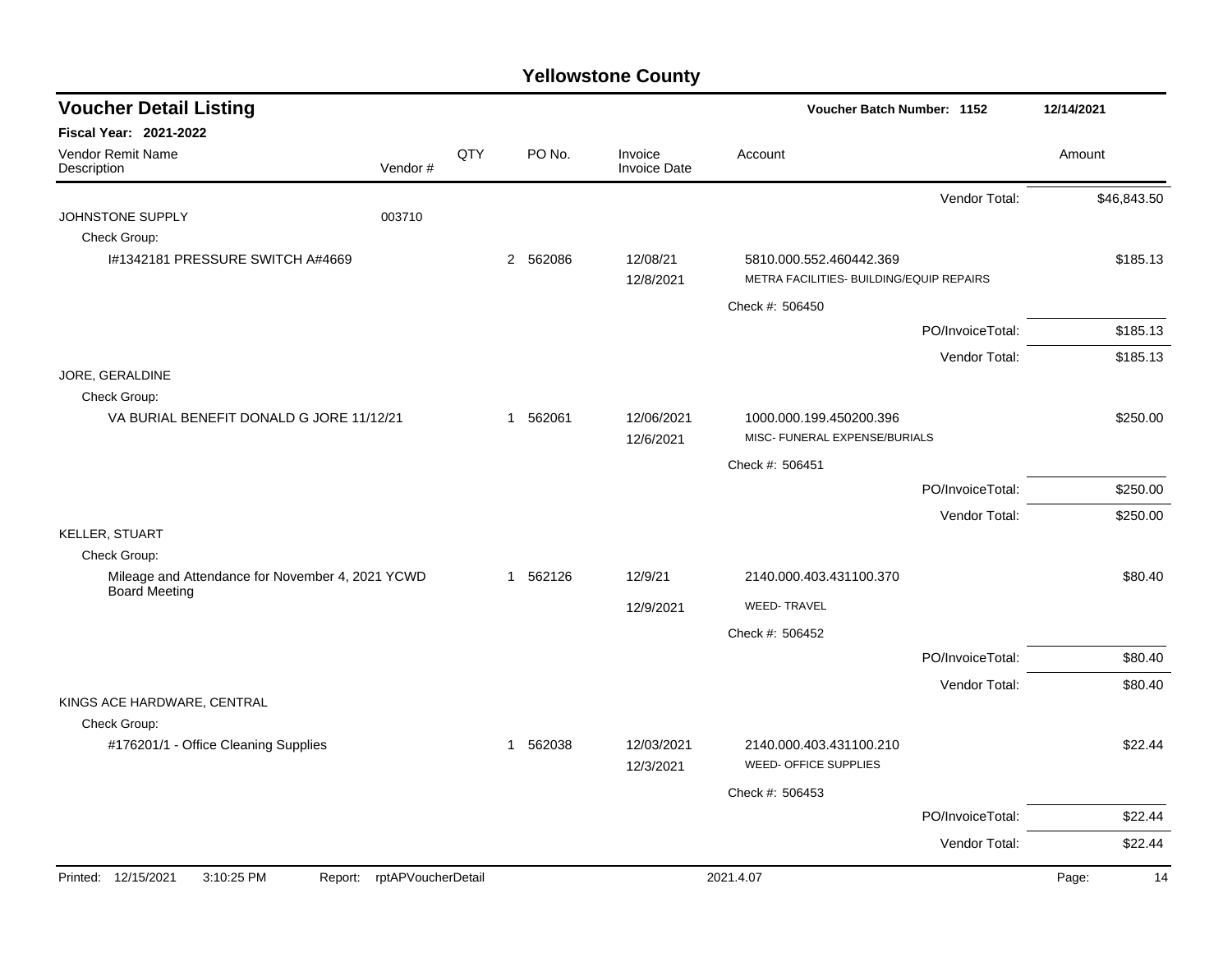| <b>Voucher Detail Listing</b>               |         |     |                        |                                | Voucher Batch Number: 1152                                       |                  | 12/14/2021 |         |
|---------------------------------------------|---------|-----|------------------------|--------------------------------|------------------------------------------------------------------|------------------|------------|---------|
| Fiscal Year: 2021-2022                      |         |     |                        |                                |                                                                  |                  |            |         |
| <b>Vendor Remit Name</b><br>Description     | Vendor# | QTY | PO No.                 | Invoice<br><b>Invoice Date</b> | Account                                                          |                  | Amount     |         |
| KINGS ACE HARDWARE, GRAND                   |         |     |                        |                                |                                                                  |                  |            |         |
| Check Group:                                |         |     |                        |                                |                                                                  |                  |            |         |
| I# 081169/3 HEATER 12-6-21                  |         |     | 562135<br>-1           | 12/9/21<br>12/9/2021           | 2830.000.414.430800.230<br>JUNK VEHICLE- REPAIR & MAINT SUPPLIES |                  |            | \$89.99 |
|                                             |         |     |                        |                                | Check #: 506454                                                  |                  |            |         |
|                                             |         |     |                        |                                |                                                                  | PO/InvoiceTotal: |            | \$89.99 |
|                                             |         |     |                        |                                |                                                                  | Vendor Total:    |            | \$89.99 |
| <b>LAUREL OUTLOOK</b><br>Check Group:       | 020198  |     |                        |                                |                                                                  |                  |            |         |
| I#-09357Display & Web Ads 2021 2h mh TAXES  |         |     | 1 562101               | 12/9/21<br>12/9/2021           | 1000.000.113.410540.332<br>TREASURER- PUBLICATIONS               |                  |            | \$63.00 |
|                                             |         |     |                        |                                | Check #: 506455                                                  |                  |            |         |
|                                             |         |     |                        |                                |                                                                  | PO/InvoiceTotal: |            | \$63.00 |
|                                             |         |     |                        |                                |                                                                  | Vendor Total:    |            | \$63.00 |
| <b>LAUREL ROTARY CLUB</b>                   | 003937  |     |                        |                                |                                                                  |                  |            |         |
| Check Group:                                |         |     |                        |                                |                                                                  |                  |            |         |
| I#20190371 Polio Plus Contribution          |         |     | 562142<br>$\mathbf 1$  | 12/10/21<br>12/10/2021         | 1000.000.100.410100.330<br>BOCC- MEMBERSHIP & DUES               |                  |            | \$2.00  |
| I#20190371 Scholarship Fund Contribution    |         |     | 1 562142               | 12/10/21<br>12/10/2021         | 1000.000.100.410100.330<br>BOCC- MEMBERSHIP & DUES               |                  |            | \$3.00  |
| I#20190371 Lunches                          |         |     | 5<br>562142            | 12/10/21<br>12/10/2021         | 1000.000.100.410100.330<br><b>BOCC- MEMBERSHIP &amp; DUES</b>    |                  |            | \$45.00 |
| I#20190371 Rotary Dues                      |         |     | 562142<br>$\mathbf{1}$ | 12/10/21<br>12/10/2021         | 1000.000.100.410100.330<br>BOCC- MEMBERSHIP & DUES               |                  |            | \$13.00 |
|                                             |         |     |                        |                                | Check #: 506456                                                  |                  |            |         |
|                                             |         |     |                        |                                |                                                                  | PO/InvoiceTotal: |            | \$63.00 |
|                                             |         |     |                        |                                |                                                                  | Vendor Total:    |            | \$63.00 |
| LOWE'S COMMERCIAL SERVICE<br>Check Group: M | 048125  |     |                        |                                |                                                                  |                  |            |         |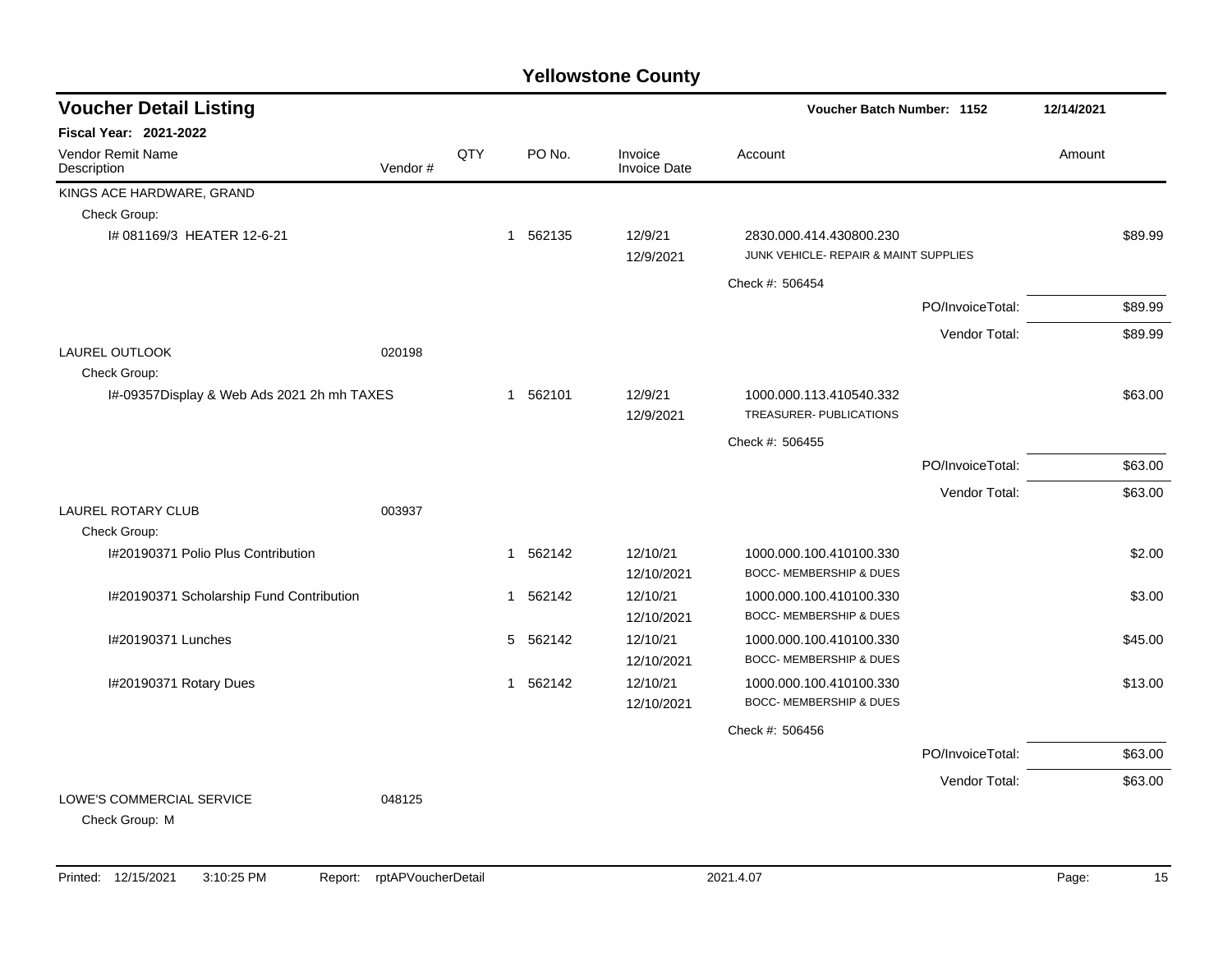|                                         |                            |     |          | <b>Yellowstone County</b>      |                                               |                  |             |
|-----------------------------------------|----------------------------|-----|----------|--------------------------------|-----------------------------------------------|------------------|-------------|
| <b>Voucher Detail Listing</b>           |                            |     |          |                                | Voucher Batch Number: 1152                    |                  | 12/14/2021  |
| <b>Fiscal Year: 2021-2022</b>           |                            |     |          |                                |                                               |                  |             |
| <b>Vendor Remit Name</b><br>Description | Vendor#                    | QTY | PO No.   | Invoice<br><b>Invoice Date</b> | Account                                       |                  | Amount      |
| 1510340; JAIL; HOSE                     |                            |     | 1 562094 | 12/09/2021                     | 2300.000.146.411200.360                       |                  | \$47.46     |
|                                         |                            |     |          | 12/9/2021                      | FACILITIES JAIL- REPAIR & MAINT               |                  |             |
| 1510340; JAIL; PIPE                     |                            | 1   | 562094   | 12/09/2021                     | 2300.000.146.411200.360                       |                  | \$55.77     |
|                                         |                            |     |          | 12/9/2021                      | FACILITIES JAIL- REPAIR & MAINT               |                  |             |
| 1510340; YCCH; LUMBER                   |                            | 1   | 562094   | 12/09/2021                     | 1000.000.145.411200.360                       |                  | \$55.54     |
|                                         |                            |     |          | 12/9/2021                      | <b>FACILITIES- REPAIR &amp; MAINT SERVICE</b> |                  |             |
| 1510340; JAIL; KOBALT                   |                            | 1   | 562094   | 12/09/2021                     | 2300.000.146.411200.360                       |                  | \$21.84     |
|                                         |                            |     |          | 12/9/2021                      | FACILITIES JAIL- REPAIR & MAINT               |                  |             |
| 1510340; YCCH; TURFBUILDER              |                            | 1   | 562094   | 12/09/2021                     | 1000.000.145.411200.360                       |                  | \$37.99     |
|                                         |                            |     |          | 12/9/2021                      | <b>FACILITIES- REPAIR &amp; MAINT SERVICE</b> |                  |             |
|                                         |                            |     |          |                                | Check #: 506457                               |                  |             |
|                                         |                            |     |          |                                |                                               | PO/InvoiceTotal: | \$218.60    |
| Check Group: M                          |                            |     |          |                                |                                               |                  |             |
| A# 9800 151034 0 / Maint Supplies       |                            | 1   | 562095   | 12/09/21                       | 2399.000.235.420250.360                       |                  | \$18.92     |
|                                         |                            |     |          | 12/9/2021                      | <b>YSC- REPAIRS &amp; MAINT SERVICE</b>       |                  |             |
| A# 9800 151034 0 / Maint Supplies       |                            | 1   | 562095   | 12/09/21                       | 2399.000.235.420250.360                       |                  | \$22.77     |
|                                         |                            |     |          | 12/9/2021                      | YSC- REPAIRS & MAINT SERVICE                  |                  |             |
|                                         |                            |     |          |                                | Check #: 506457                               |                  |             |
|                                         |                            |     |          |                                |                                               | PO/InvoiceTotal: | \$41.69     |
|                                         |                            |     |          |                                |                                               | Vendor Total:    | \$260.29    |
| MAILING TECHNICAL SERVICES              | 044983                     |     |          |                                |                                               |                  |             |
| Check Group:                            |                            |     |          |                                |                                               |                  |             |
| I#122902 POSTAGE 11/15-19/21            |                            | 1   | 562107   | 12/9/21                        | 1000.000.199.411800.311                       |                  | \$2,131.30  |
|                                         |                            |     |          | 12/9/2021                      | <b>MISC-POSTAGE</b>                           |                  |             |
| I#123291 POSTAGE 11/22-30/21            |                            |     | 1 562107 | 12/9/21                        | 1000.000.199.411800.311                       |                  | \$2,537.66  |
|                                         |                            |     |          | 12/9/2021                      | <b>MISC-POSTAGE</b>                           |                  |             |
|                                         |                            |     |          |                                | Check #: 506458                               |                  |             |
|                                         |                            |     |          |                                |                                               | PO/InvoiceTotal: | \$4,668.96  |
|                                         |                            |     |          |                                |                                               | Vendor Total:    | \$4,668.96  |
| MASTERCARD D TYLER                      |                            |     |          |                                |                                               |                  |             |
| 3:10:25 PM<br>Printed: 12/15/2021       | Report: rptAPVoucherDetail |     |          |                                | 2021.4.07                                     |                  | Page:<br>16 |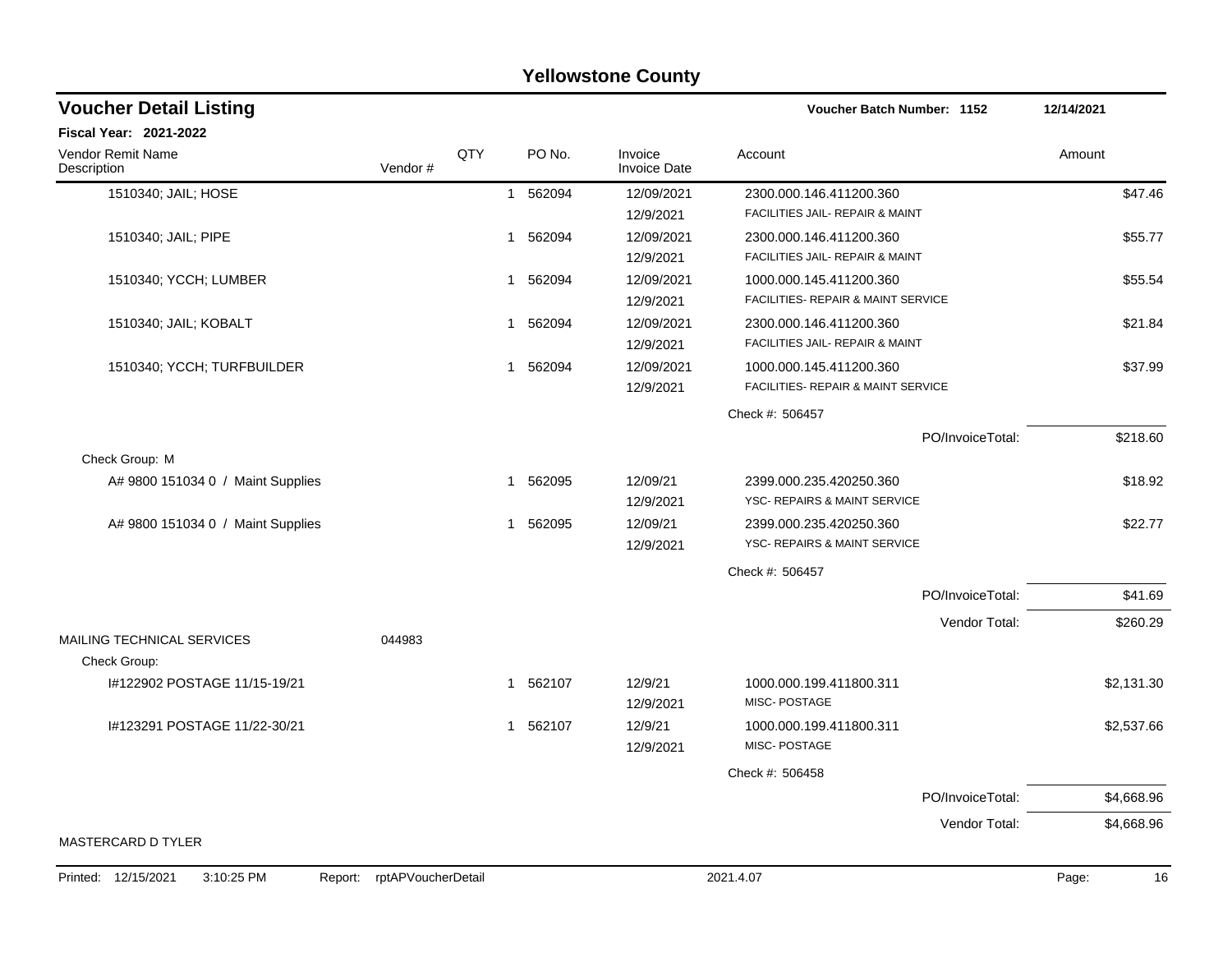| <b>Voucher Detail Listing</b>                                       |     |          |                                | Voucher Batch Number: 1152            |                  | 12/14/2021  |
|---------------------------------------------------------------------|-----|----------|--------------------------------|---------------------------------------|------------------|-------------|
| Fiscal Year: 2021-2022                                              |     |          |                                |                                       |                  |             |
| <b>Vendor Remit Name</b><br>Description<br>Vendor#                  | QTY | PO No.   | Invoice<br><b>Invoice Date</b> | Account                               |                  | Amount      |
| Check Group: D Tyler McSherry                                       |     |          |                                |                                       |                  |             |
| M/C #6154; 11/16- Jimmy Johns Task Force Lunch<br>Meeting           |     | 1 562158 | 12/10/21                       | 2950.000.470.420190.210               |                  | \$216.00    |
| P-Card Payee:<br>MASTERCARD                                         |     |          | 12/10/2021                     | <b>DUI- OFFICE SUPPLIES</b>           |                  |             |
| M/C #6154; 11/18 - Albertsons Task Force Luncheon                   |     | 1 562158 | 12/10/21                       | 2950.000.470.420190.210               |                  | \$30.24     |
| MASTERCARD<br><b>P-Card Payee:</b>                                  |     |          | 12/10/2021                     | <b>DUI- OFFICE SUPPLIES</b>           |                  |             |
|                                                                     |     |          |                                | Check #: 506496                       |                  |             |
|                                                                     |     |          |                                |                                       | PO/InvoiceTotal: | \$246.24    |
|                                                                     |     |          |                                |                                       | Vendor Total:    | \$246.24    |
| MIDWEST HEATING & COOLING<br>038866                                 |     |          |                                |                                       |                  |             |
| Check Group:<br>I# 70364 HEATING REPAIR 12-6-21                     |     | 1 562102 | 12/9/21                        | 2830.000.414.430800.230               |                  | \$273.00    |
|                                                                     |     |          | 12/9/2021                      | JUNK VEHICLE- REPAIR & MAINT SUPPLIES |                  |             |
|                                                                     |     |          |                                | Check #: 506459                       |                  |             |
|                                                                     |     |          |                                |                                       | PO/InvoiceTotal: | \$273.00    |
|                                                                     |     |          |                                |                                       | Vendor Total:    | \$273.00    |
| MILLER, NORMAN<br>041413                                            |     |          |                                |                                       |                  |             |
| Check Group:                                                        |     |          |                                |                                       |                  |             |
| Milearge and Attendance for November 4, 2021 YCWD<br>Board Meeting. |     | 1 562103 | 12/9/21                        | 2140.000.403.431100.370               |                  | \$42.32     |
|                                                                     |     |          | 12/9/2021                      | <b>WEED-TRAVEL</b>                    |                  |             |
|                                                                     |     |          |                                | Check #: 506460                       |                  |             |
|                                                                     |     |          |                                |                                       | PO/InvoiceTotal: | \$42.32     |
|                                                                     |     |          |                                |                                       | Vendor Total:    | \$42.32     |
| <b>MONTANA LEGISLATIVE SRVS</b><br>042808                           |     |          |                                |                                       |                  |             |
| Check Group:                                                        |     |          |                                |                                       |                  |             |
| INV 37447 2021 MCA & ANNOTATIONS DIGITAL<br><b>ACCESS</b>           |     | 1 562104 | 12/9/21                        | 1000.000.113.410540.332               |                  | \$175.00    |
|                                                                     |     |          | 12/9/2021                      | TREASURER- PUBLICATIONS               |                  |             |
|                                                                     |     |          |                                | Check #: 506461                       |                  |             |
|                                                                     |     |          |                                |                                       | PO/InvoiceTotal: | \$175.00    |
| Printed: 12/15/2021<br>3:10:25 PM<br>rptAPVoucherDetail<br>Report:  |     |          |                                | 2021.4.07                             |                  | Page:<br>17 |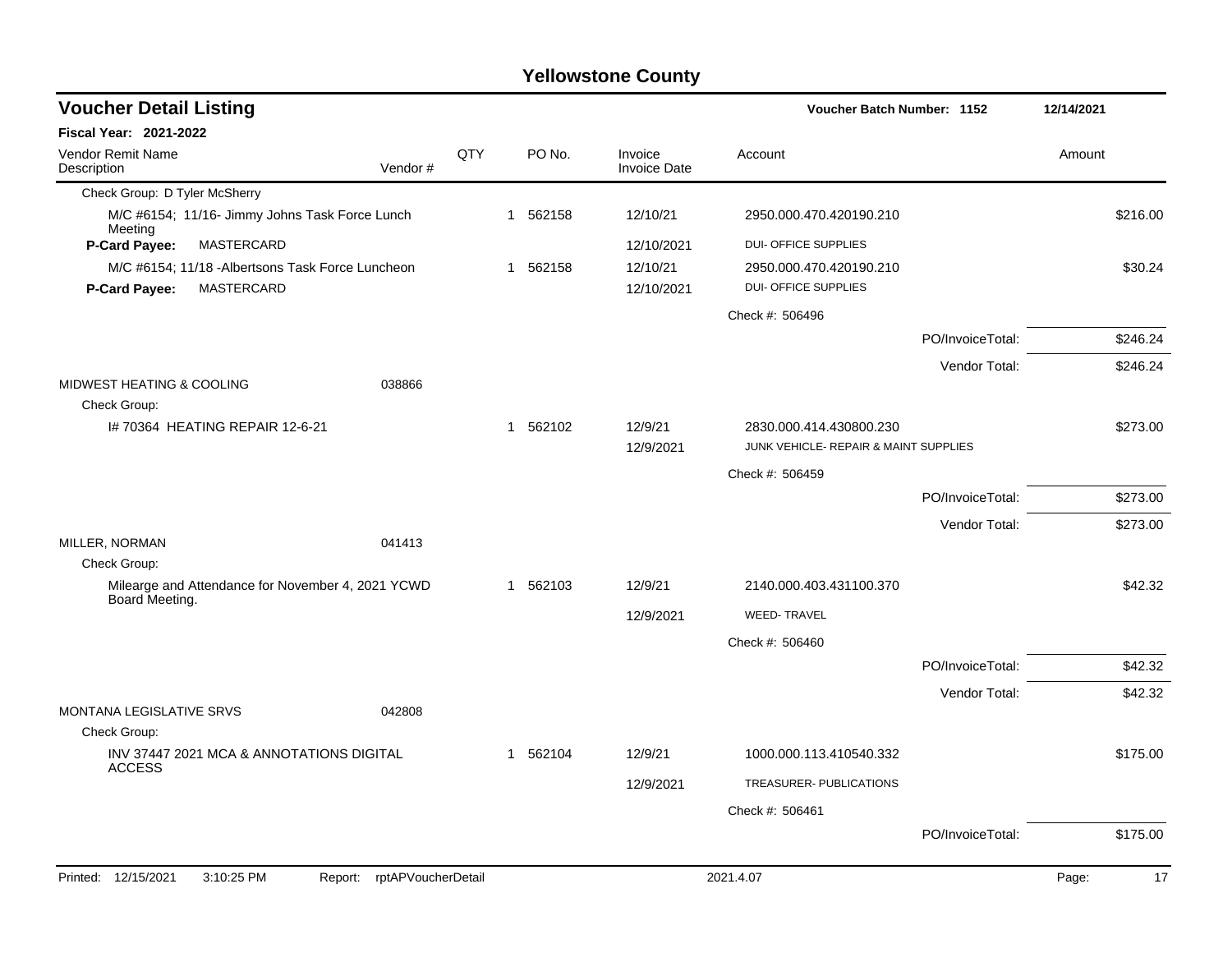| <b>Voucher Detail Listing</b>                                     |         |     |            |                                | Voucher Batch Number: 1152                                   |                  | 12/14/2021  |
|-------------------------------------------------------------------|---------|-----|------------|--------------------------------|--------------------------------------------------------------|------------------|-------------|
| <b>Fiscal Year: 2021-2022</b><br>Vendor Remit Name<br>Description | Vendor# | QTY | PO No.     | Invoice<br><b>Invoice Date</b> | Account                                                      |                  | Amount      |
|                                                                   |         |     |            |                                |                                                              | Vendor Total:    | \$175.00    |
| MONTANA MOBILE DOCUMENT SHREDDING INC                             |         |     |            |                                |                                                              |                  |             |
| Check Group:                                                      |         |     |            |                                |                                                              |                  |             |
| I#64182; Shredding 12/1/21                                        |         |     | 163 562037 | 12/3/2021<br>12/3/2021         | 2300.000.135.420180.399<br>MISC- CONTRACT SERVICE            |                  | \$30.97     |
|                                                                   |         |     |            |                                | Check #: 506462                                              |                  |             |
|                                                                   |         |     |            |                                |                                                              | PO/InvoiceTotal: | \$30.97     |
|                                                                   |         |     |            |                                |                                                              | Vendor Total:    | \$30.97     |
| MONTANA WEED CONTROL ASSOCIATION<br>Check Group:                  | 043070  |     |            |                                |                                                              |                  |             |
| I#31342; Yoga books Small- weed education                         |         | 16  | 562106     | 12/9/21                        | 2140.000.403.431100.336                                      |                  | \$160.00    |
|                                                                   |         |     |            | 12/9/2021                      | <b>WEED- PUBLIC RELATIONS</b>                                |                  |             |
| I#31342; Yoga Book - Large                                        |         |     | 5 562106   | 12/9/21<br>12/9/2021           | 2140.000.403.431100.336<br><b>WEED- PUBLIC RELATIONS</b>     |                  | \$90.00     |
|                                                                   |         |     |            |                                | Check #: 506463                                              |                  |             |
|                                                                   |         |     |            |                                |                                                              | PO/InvoiceTotal: | \$250.00    |
|                                                                   |         |     |            |                                |                                                              | Vendor Total:    | \$250.00    |
| MONTANA WOOLGROWERS ASSOC<br>Check Group:                         | 020751  |     |            |                                |                                                              |                  |             |
| I# Dec. 1, 2021; Predator Control 7/1 - 12/31/21                  |         |     | 1 562148   | 12/10/21<br>12/10/2021         | 2150.000.404.440690.397<br>PREDATORY ANIMAL- FIXED CONTRACT  |                  | \$684.79    |
|                                                                   |         |     |            |                                | Check #: 506464                                              |                  |             |
|                                                                   |         |     |            |                                |                                                              | PO/InvoiceTotal: | \$684.79    |
|                                                                   |         |     |            |                                |                                                              | Vendor Total:    | \$684.79    |
| <b>MOUNTAIN ALARM</b>                                             |         |     |            |                                |                                                              |                  |             |
| Check Group:                                                      |         |     |            |                                |                                                              |                  |             |
| A#005926 - I#2605453; Alarm Monitoring 12/1 - 12/31/21            |         |     | 1 562170   | 12/10/21<br>12/10/2021         | 7302.000.726.430900.362<br>HUNTLEY PROJ CEM- MAINT & REPAIRS |                  | \$97.90     |
|                                                                   |         |     |            |                                | Check #: 506465                                              |                  |             |
|                                                                   |         |     |            |                                |                                                              | PO/InvoiceTotal: | \$97.90     |
| Printed: 12/15/2021<br>3:10:25 PM<br>Report: rptAPVoucherDetail   |         |     |            |                                | 2021.4.07                                                    |                  | Page:<br>18 |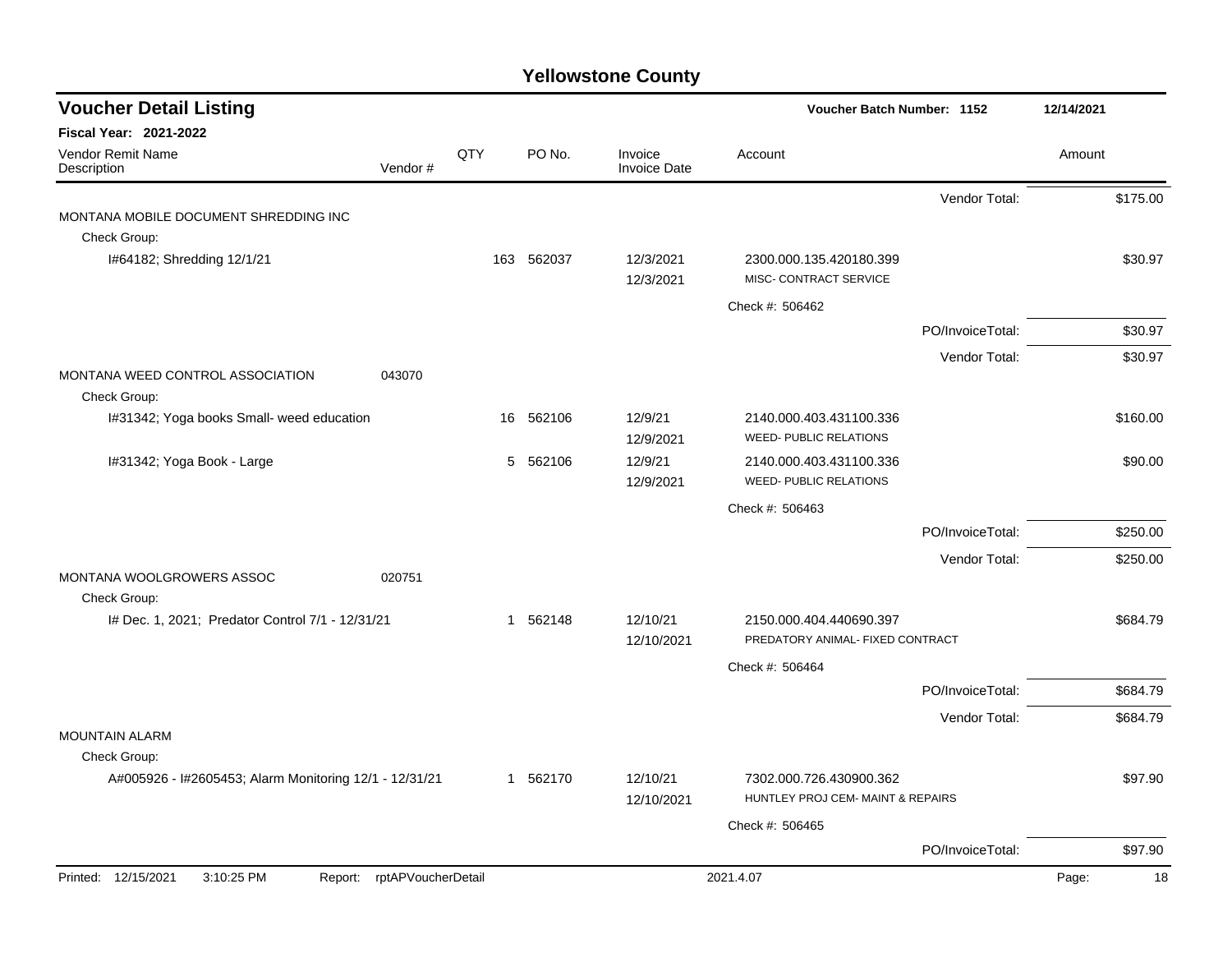| <b>Voucher Detail Listing</b>                  |                    |     |          |                                | Voucher Batch Number: 1152                                  |                  | 12/14/2021  |          |
|------------------------------------------------|--------------------|-----|----------|--------------------------------|-------------------------------------------------------------|------------------|-------------|----------|
| Fiscal Year: 2021-2022                         |                    |     |          |                                |                                                             |                  |             |          |
| Vendor Remit Name<br>Description               | Vendor#            | QTY | PO No.   | Invoice<br><b>Invoice Date</b> | Account                                                     |                  | Amount      |          |
|                                                |                    |     |          |                                |                                                             | Vendor Total:    |             | \$97.90  |
| NAPA AUTO PARTS                                | 020015             |     |          |                                |                                                             |                  |             |          |
| Check Group:                                   |                    |     |          |                                |                                                             |                  |             |          |
| 1#4124-00-218123 FUSE BLOCK & FUSE             |                    |     | 1 562087 | 12/8/21<br>12/8/2021           | 5810.000.552.460442.361<br>METRA FACILITIES- VEHICLE REPAIR |                  |             | \$22.59  |
| 1#4124-00-217206 ANTIFREEZ GEAR OIL RETAINERS  |                    |     | 1 562087 | 12/8/21<br>12/8/2021           | 5810.000.552.460442.361<br>METRA FACILITIES- VEHICLE REPAIR |                  |             | \$36.85  |
| 1#4124-00-218269 LED LIGHTS OIL DRY SEAT CVR   |                    |     | 1 562087 | 12/8/21                        | 5810.000.552.460442.220                                     |                  |             | \$173.16 |
|                                                |                    |     |          | 12/8/2021                      | METRA FACILITIES- OPERATING SUPPLIES                        |                  |             |          |
|                                                |                    |     |          |                                | Check #: 506466                                             |                  |             |          |
|                                                |                    |     |          |                                |                                                             | PO/InvoiceTotal: |             | \$232.60 |
|                                                |                    |     |          |                                |                                                             | Vendor Total:    |             | \$232.60 |
| NORTHWESTERN ENERGY<br>Check Group:            | 045035             |     |          |                                |                                                             |                  |             |          |
| A# 0658806-5 - ELECTRIC 10/22 - 11/19/21       |                    |     | 1 562108 | 12/9/21<br>12/9/2021           | 2830.000.414.430800.340<br>JUNK VEHICLE- UTILITIES          |                  |             | \$31.73  |
|                                                |                    |     |          |                                | Check #: 506467                                             |                  |             |          |
|                                                |                    |     |          |                                |                                                             | PO/InvoiceTotal: |             | \$31.73  |
| Check Group:                                   |                    |     |          |                                |                                                             |                  |             |          |
| A#2010020-2 208 1/2 N 24TH ST 10/26 - 11/23/21 |                    |     | 1 562154 | 12/10/2021<br>12/10/2021       | 1000.000.145.411200.341<br>FACILITIES-ELECTRICITY           |                  |             | \$6.00   |
| A#1551217-1 3246 KING AVE E; 10/31 -11/30/21   |                    |     | 1 562154 | 12/10/2021<br>12/10/2021       | 2300.000.146.411200.341<br>FACILITIES JAIL- ELECTRICITY     |                  |             | \$15.02  |
|                                                |                    |     |          |                                | Check #: 506467                                             |                  |             |          |
|                                                |                    |     |          |                                |                                                             | PO/InvoiceTotal: |             | \$21.02  |
|                                                |                    |     |          |                                |                                                             | Vendor Total:    |             | \$52.75  |
| NUTRIEN AG SOLUTIONS                           |                    |     |          |                                |                                                             |                  |             |          |
| Check Group:                                   |                    |     |          |                                |                                                             |                  |             |          |
| #47167251/250 gallons E2 Herbicide             |                    |     | 1 562114 | 12/9/21<br>12/9/2021           | 2140.000.403.431100.222<br>WEED- CHEM, LAB & MED SUPPLIES   |                  | \$10,750.00 |          |
| Printed: 12/15/2021<br>3:10:25 PM<br>Report:   | rptAPVoucherDetail |     |          |                                | 2021.4.07                                                   |                  | Page:       | 19       |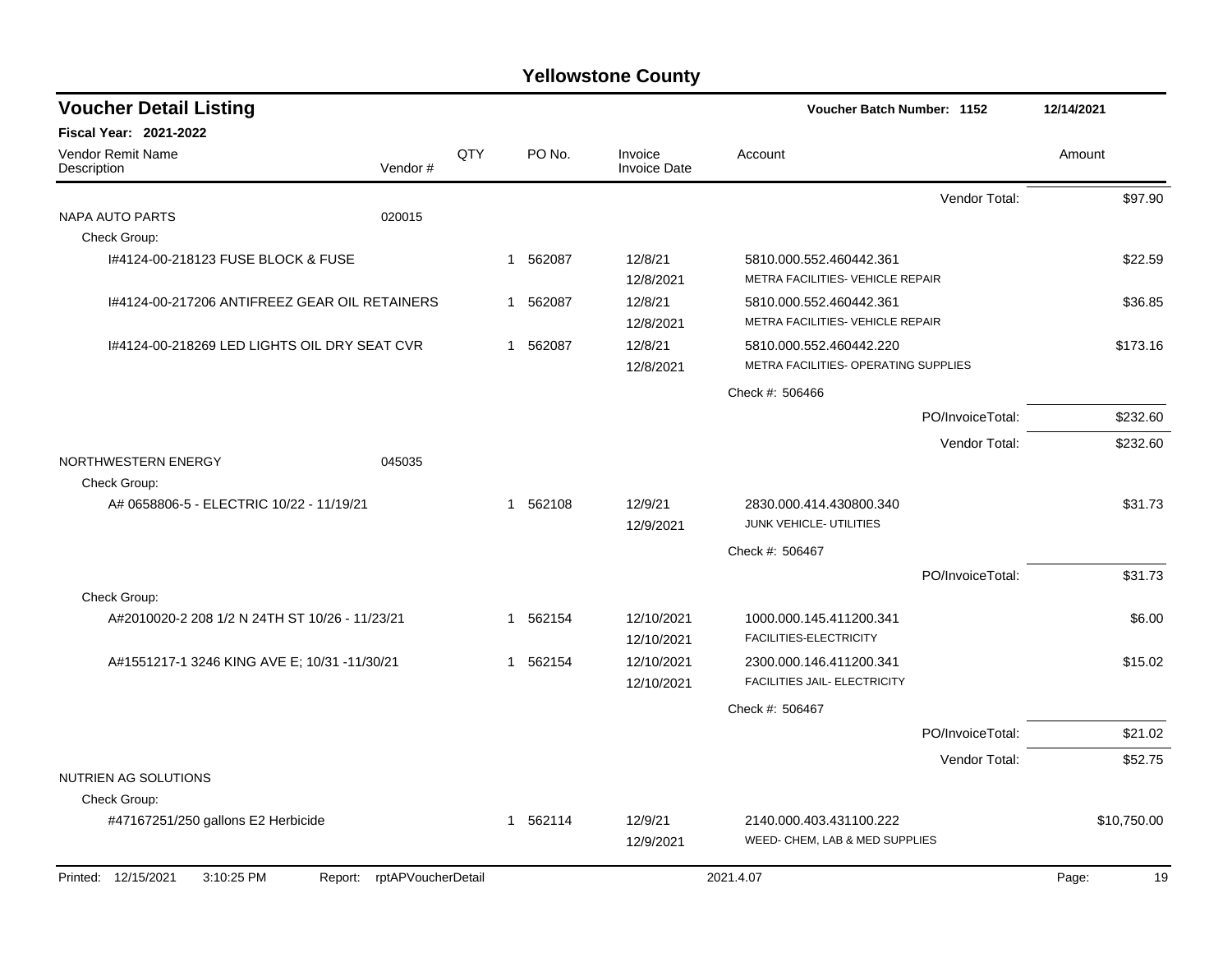| <b>Voucher Detail Listing</b>                                               |     |             |                                | <b>Voucher Batch Number: 1152</b> |                  | 12/14/2021  |  |
|-----------------------------------------------------------------------------|-----|-------------|--------------------------------|-----------------------------------|------------------|-------------|--|
| <b>Fiscal Year: 2021-2022</b>                                               |     |             |                                |                                   |                  |             |  |
| Vendor Remit Name<br>Description<br>Vendor#                                 | QTY | PO No.      | Invoice<br><b>Invoice Date</b> | Account                           |                  | Amount      |  |
|                                                                             |     |             |                                | Check #: 506468                   |                  |             |  |
|                                                                             |     |             |                                |                                   | PO/InvoiceTotal: | \$10,750.00 |  |
|                                                                             |     |             |                                |                                   | Vendor Total:    | \$10,750.00 |  |
| PHARM406                                                                    |     |             |                                |                                   |                  |             |  |
| Check Group:                                                                |     |             |                                |                                   |                  |             |  |
| I# 149566-00 / J.L. Prescription                                            |     | 1 562134    | 12/09/21                       | 2399.000.235.420250.356           |                  | \$24.00     |  |
|                                                                             |     |             | 12/9/2021                      | YSC- MEDICAL/OTHER                |                  |             |  |
| I# 142658-01 / J.L. Prescription                                            |     | 1 562134    | 12/09/21                       | 2399.000.235.420250.356           |                  | \$10.00     |  |
|                                                                             |     |             | 12/9/2021                      | YSC- MEDICAL/OTHER                |                  |             |  |
| I# 148782-00 / C.P. Prescription                                            |     | 1 562134    | 12/09/21                       | 2399.000.235.420250.356           |                  | \$12.00     |  |
|                                                                             |     |             | 12/9/2021                      | YSC-MEDICAL/OTHER                 |                  |             |  |
| I# 151919-00 / C.P. Prescription                                            |     | 562134<br>1 | 12/09/21                       | 2399.000.235.420250.356           |                  | \$6.00      |  |
|                                                                             |     |             | 12/9/2021                      | YSC- MEDICAL/OTHER                |                  |             |  |
| I# 151925-00 / C.P. Prescription                                            |     | 1 562134    | 12/09/21                       | 2399.000.235.420250.356           |                  | \$12.00     |  |
|                                                                             |     |             | 12/9/2021                      | YSC- MEDICAL/OTHER                |                  |             |  |
| I# 149604-00 / J.RB. Prescription                                           |     | 1 562134    | 12/09/21                       | 2399.000.235.420250.356           |                  | \$26.00     |  |
|                                                                             |     |             | 12/9/2021                      | YSC- MEDICAL/OTHER                |                  |             |  |
| I# 149607-00 / J.RB. Prescription                                           |     | 1 562134    | 12/09/21                       | 2399.000.235.420250.356           |                  | \$18.00     |  |
|                                                                             |     |             | 12/9/2021                      | YSC-MEDICAL/OTHER                 |                  |             |  |
|                                                                             |     |             |                                | Check #: 506469                   |                  |             |  |
|                                                                             |     |             |                                |                                   | PO/InvoiceTotal: | \$108.00    |  |
|                                                                             |     |             |                                |                                   | Vendor Total:    | \$108.00    |  |
| PITMAN, DENIS                                                               |     |             |                                |                                   |                  |             |  |
| Check Group:                                                                |     |             |                                |                                   |                  |             |  |
| Per Diem Breakfast; IAFE Fair Convention; 11/27-2/21;<br>San Antonio, TX DP |     | 6 562130    | 12/9/21                        | 1000.000.100.410100.371           |                  | \$78.00     |  |
|                                                                             |     |             | 12/9/2021                      | <b>BOCC- TRAVEL PITMAN</b>        |                  |             |  |
| Per Diem Lunch; IAFE Fair Convention; 11/27-2/21; San<br>Antonio, TX DP     |     | 6 562130    | 12/9/21                        | 1000.000.100.410100.371           |                  | \$84.00     |  |
|                                                                             |     |             | 12/9/2021                      | <b>BOCC- TRAVEL PITMAN</b>        |                  |             |  |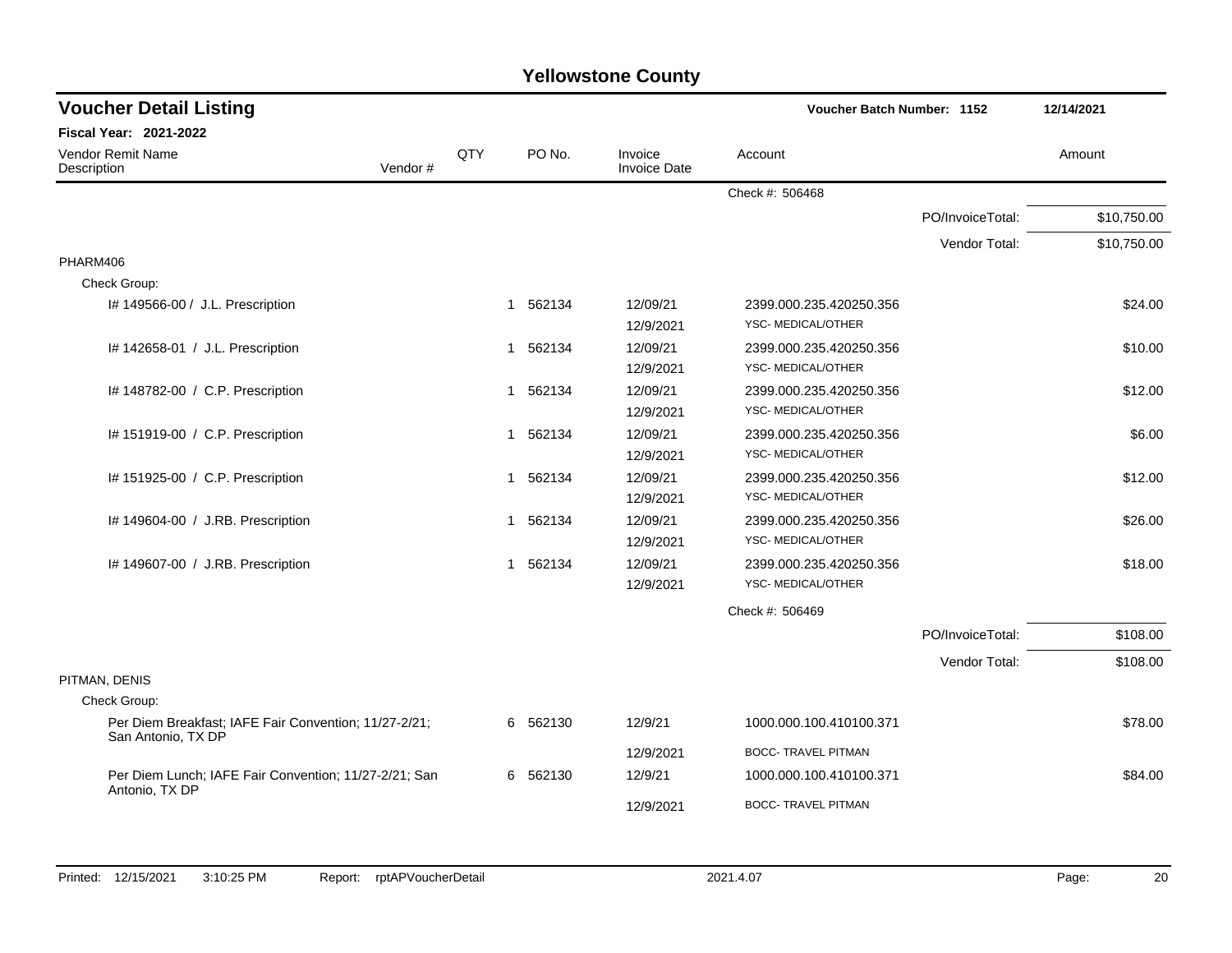| <b>Voucher Detail Listing</b>                                            |                    |          |                                | <b>Voucher Batch Number: 1152</b>                           |                  | 12/14/2021 |            |
|--------------------------------------------------------------------------|--------------------|----------|--------------------------------|-------------------------------------------------------------|------------------|------------|------------|
| Fiscal Year: 2021-2022                                                   |                    |          |                                |                                                             |                  |            |            |
| Vendor Remit Name<br>Description<br>Vendor#                              | QTY                | PO No.   | Invoice<br><b>Invoice Date</b> | Account                                                     |                  | Amount     |            |
| Per Diem Dinner; IAFE Fair Convention; 11/27-2/21; San<br>Antonio, TX DP |                    | 5 562130 | 12/9/21                        | 1000.000.100.410100.371                                     |                  |            | \$115.00   |
|                                                                          |                    |          | 12/9/2021                      | <b>BOCC- TRAVEL PITMAN</b>                                  |                  |            |            |
|                                                                          |                    |          |                                | Check #: 506470                                             |                  |            |            |
|                                                                          |                    |          |                                |                                                             | PO/InvoiceTotal: |            | \$277.00   |
|                                                                          |                    |          |                                |                                                             | Vendor Total:    |            | \$277.00   |
| PRANSKY, JASON                                                           |                    |          |                                |                                                             |                  |            |            |
| Check Group:<br>VA BURIAL BENEFIT ELIOT E PRANSKY 10/22/21               |                    | 1 562062 | 12/06/2021<br>12/6/2021        | 1000.000.199.450200.396<br>MISC- FUNERAL EXPENSE/BURIALS    |                  |            | \$250.00   |
|                                                                          |                    |          |                                | Check #: 506471                                             |                  |            |            |
|                                                                          |                    |          |                                |                                                             | PO/InvoiceTotal: |            | \$250.00   |
|                                                                          |                    |          |                                |                                                             | Vendor Total:    |            | \$250.00   |
| <b>REPUBLIC SERVICES #892</b>                                            |                    |          |                                |                                                             |                  |            |            |
| Check Group:<br>A#3-0892-0051946 11/20/21 GARBAGE                        |                    | 1 562004 |                                |                                                             |                  |            | \$110.25   |
| l#<br>0892-000974892                                                     |                    |          | 12/09/2021                     | 2830.000.414.430800.340                                     |                  |            |            |
|                                                                          |                    |          | 12/9/2021                      | JUNK VEHICLE- UTILITIES                                     |                  |            |            |
|                                                                          |                    |          |                                | Check #: 506472                                             |                  |            |            |
| Check Group:                                                             |                    |          |                                |                                                             | PO/InvoiceTotal: |            | \$110.25   |
| A#308923481595 I#978074 GARBAGE NOV                                      |                    | 1 562092 | 12/08/2012<br>12/8/2021        | 5810.000.552.460442.346<br>METRA FACILITIES- GARBAGE        |                  |            | \$35.00    |
|                                                                          |                    |          |                                | Check #: 506472                                             |                  |            |            |
|                                                                          |                    |          |                                |                                                             | PO/InvoiceTotal: |            | \$35.00    |
| Check Group:                                                             |                    |          |                                |                                                             |                  |            |            |
| A#308923478898- I#978051 Garbage Nov                                     |                    | 1 562093 | 12/08/21<br>12/8/2021          | 5810.000.552.460442.346<br><b>METRA FACILITIES- GARBAGE</b> |                  |            | \$6,374.79 |
|                                                                          |                    |          |                                | Check #: 506472                                             |                  |            |            |
|                                                                          |                    |          |                                |                                                             | PO/InvoiceTotal: |            | \$6,374.79 |
| Printed: 12/15/2021<br>3:10:25 PM<br>Report:                             | rptAPVoucherDetail |          |                                | 2021.4.07                                                   |                  | Page:      | 21         |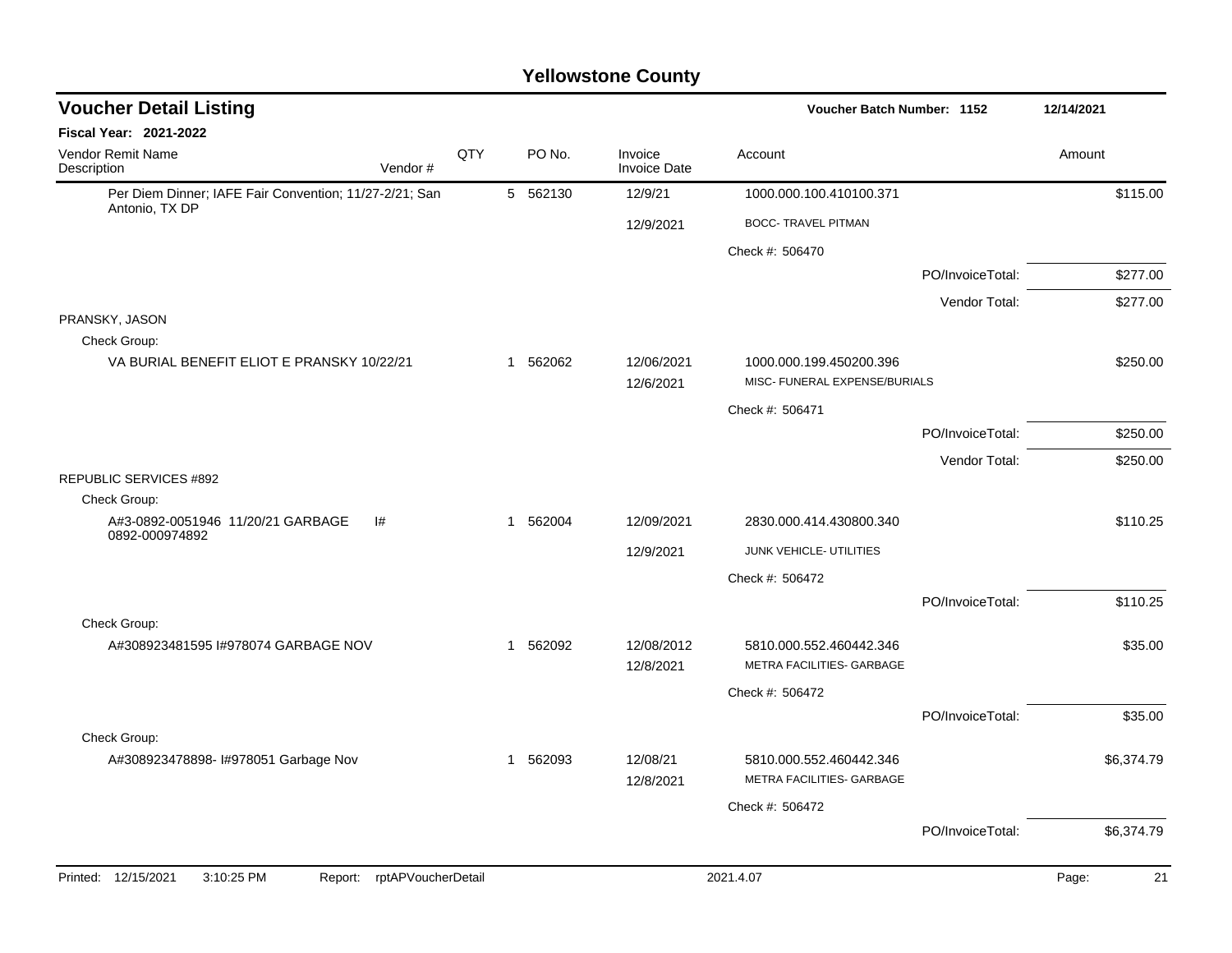| <b>Voucher Detail Listing</b>                                            |         |     |             | Voucher Batch Number: 1152     | 12/14/2021                                                |            |
|--------------------------------------------------------------------------|---------|-----|-------------|--------------------------------|-----------------------------------------------------------|------------|
| <b>Fiscal Year: 2021-2022</b>                                            |         |     |             |                                |                                                           |            |
| Vendor Remit Name<br>Description                                         | Vendor# | QTY | PO No.      | Invoice<br><b>Invoice Date</b> | Account                                                   | Amount     |
|                                                                          |         |     |             |                                | Vendor Total:                                             | \$6,520.04 |
| ROONEY, JIM                                                              |         |     |             |                                |                                                           |            |
| Check Group:                                                             |         |     |             |                                |                                                           |            |
| 1982, 11/10/21, GRADING SUBDIVSION                                       |         |     | 562122<br>1 | 12/9/21<br>12/9/2021           | 2610.000.000.430200.362<br>RSID 688M ROAD MAINT & REPAIRS | \$1,900.00 |
| 1983,11/10/21, GRADING HILL ESTATES SUBDIVSION                           |         |     | 562122<br>1 | 12/9/21<br>12/9/2021           | 2648.000.000.430200.362<br>RSID 726M ROAD MAINT & REPAIRS | \$2,750.00 |
|                                                                          |         |     |             |                                | Check #: 506473                                           |            |
|                                                                          |         |     |             |                                | PO/InvoiceTotal:                                          | \$4,650.00 |
|                                                                          |         |     |             |                                | Vendor Total:                                             | \$4,650.00 |
| RUFF, DAN                                                                |         |     |             |                                |                                                           |            |
| Check Group:                                                             |         |     |             |                                |                                                           |            |
| Mileage and Attendance for November 4, 2021 YCWD<br>Board Meeting        |         |     | 1 562133    | 12/9/21                        | 2140.000.403.431100.370                                   | \$47.02    |
|                                                                          |         |     |             | 12/9/2021                      | <b>WEED-TRAVEL</b>                                        |            |
|                                                                          |         |     |             |                                | Check #: 506474                                           |            |
|                                                                          |         |     |             |                                | PO/InvoiceTotal:                                          | \$47.02    |
|                                                                          |         |     |             |                                | Vendor Total:                                             | \$47.02    |
| <b>SAFFIRE</b>                                                           |         |     |             |                                |                                                           |            |
| Check Group:                                                             |         |     |             |                                |                                                           |            |
| INV# 11784; SEMI-ANNUAL HOSTING & LICENSING<br>FEE 1/22 - 6/22/21        |         |     | 562124<br>1 | 12/10/21                       | 5810.000.555.460442.368                                   | \$1,800.00 |
|                                                                          |         |     |             | 12/10/2021                     | METRA MARKETING- SOFTWARE/HARDWARE MAINT                  |            |
| INV# 11908; SEMI-ANNUAL HOSTING & LICENSING<br>FEE - FAIR 1/22 - 6/22/21 |         |     | 1 562124    | 12/10/21                       | 5810.000.555.460442.368                                   | \$1,500.00 |
|                                                                          |         |     |             | 12/10/2021                     | METRA MARKETING- SOFTWARE/HARDWARE MAINT                  |            |
|                                                                          |         |     |             |                                | Check #: 506475                                           |            |
|                                                                          |         |     |             |                                | PO/InvoiceTotal:                                          | \$3,300.00 |
|                                                                          |         |     |             |                                | Vendor Total:                                             | \$3,300.00 |
| SCHMIDT, CLINT                                                           |         |     |             |                                |                                                           |            |
| Check Group:                                                             |         |     |             |                                |                                                           |            |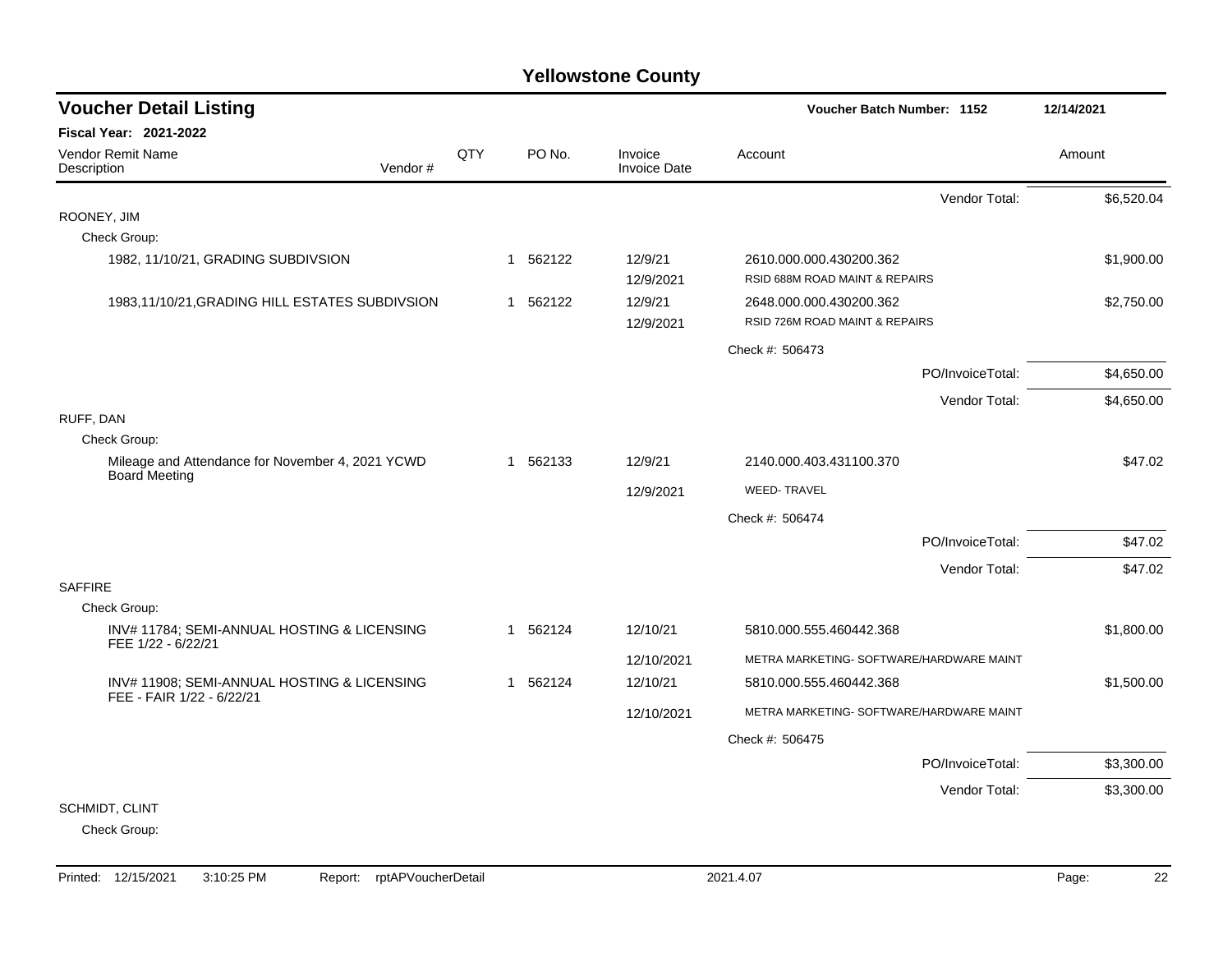| <b>Voucher Detail Listing</b>                                            |                               |     |              |          |                                | Voucher Batch Number: 1152                               |                  | 12/14/2021  |
|--------------------------------------------------------------------------|-------------------------------|-----|--------------|----------|--------------------------------|----------------------------------------------------------|------------------|-------------|
| Fiscal Year: 2021-2022                                                   |                               |     |              |          |                                |                                                          |                  |             |
| Vendor Remit Name<br>Description                                         | Vendor#                       | QTY |              | PO No.   | Invoice<br><b>Invoice Date</b> | Account                                                  |                  | Amount      |
| Mileage and Attendance for November 4, 2021 YCWD<br><b>Board Meeting</b> |                               |     |              | 1 562121 | 12/9/21                        | 2140.000.403.431100.370                                  |                  | \$53.52     |
|                                                                          |                               |     |              |          | 12/9/2021                      | <b>WEED-TRAVEL</b>                                       |                  |             |
|                                                                          |                               |     |              |          |                                | Check #: 506476                                          |                  |             |
|                                                                          |                               |     |              |          |                                |                                                          | PO/InvoiceTotal: | \$53.52     |
|                                                                          |                               |     |              |          |                                |                                                          | Vendor Total:    | \$53.52     |
| SLAVICK, JEFF<br>Check Group:                                            |                               |     |              |          |                                |                                                          |                  |             |
| Per Diem & Mileage; FRSecure Meeting -Bozeman                            |                               |     |              | 1 562111 | 12/9/21<br>12/9/2021           | 1000.000.115.410580.370<br><b>IT-TRAVEL</b>              |                  | \$241.28    |
|                                                                          |                               |     |              |          |                                | Check #: 506477                                          |                  |             |
|                                                                          |                               |     |              |          |                                |                                                          | PO/InvoiceTotal: | \$241.28    |
|                                                                          |                               |     |              |          |                                |                                                          | Vendor Total:    | \$241.28    |
| SMITH FUNERAL CHAPEL                                                     | 005690                        |     |              |          |                                |                                                          |                  |             |
| Check Group:<br>VA BURIAL BENEFIT DONALD E HEDGES 11/13/21               |                               |     |              | 1 562055 | 12/06/2021<br>12/6/2021        | 1000.000.199.450200.396<br>MISC- FUNERAL EXPENSE/BURIALS |                  | \$250.00    |
|                                                                          |                               |     |              |          |                                | Check #: 506478                                          |                  |             |
|                                                                          |                               |     |              |          |                                |                                                          | PO/InvoiceTotal: | \$250.00    |
|                                                                          |                               |     |              |          |                                |                                                          | Vendor Total:    | \$250.00    |
| SPHERION STAFFING LLC                                                    |                               |     |              |          |                                |                                                          |                  |             |
| Check Group:<br>I#RL2535829 11/14/21 PSA BM                              |                               |     | 1            | 562058   | 12/06/2021                     | 1000.000.121.410340.399<br>JP- PSA PROGRAM               |                  | \$96.00     |
| I#RL2532353 11/07/21 PSA BM                                              |                               |     | $\mathbf{1}$ | 562058   | 12/6/2021<br>12/06/2021        | 1000.000.121.410340.399                                  |                  | \$864.00    |
|                                                                          |                               |     |              |          | 12/6/2021                      | JP- PSA PROGRAM                                          |                  |             |
|                                                                          |                               |     |              |          |                                | Check #: 506479                                          |                  |             |
|                                                                          |                               |     |              |          |                                |                                                          | PO/InvoiceTotal: | \$960.00    |
|                                                                          |                               |     |              |          |                                |                                                          | Vendor Total:    | \$960.00    |
| SYSCO FOOD SERVICES OF MT                                                | 002390                        |     |              |          |                                |                                                          |                  |             |
| Printed: 12/15/2021<br>3:10:25 PM                                        | rptAPVoucherDetail<br>Report: |     |              |          |                                | 2021.4.07                                                |                  | Page:<br>23 |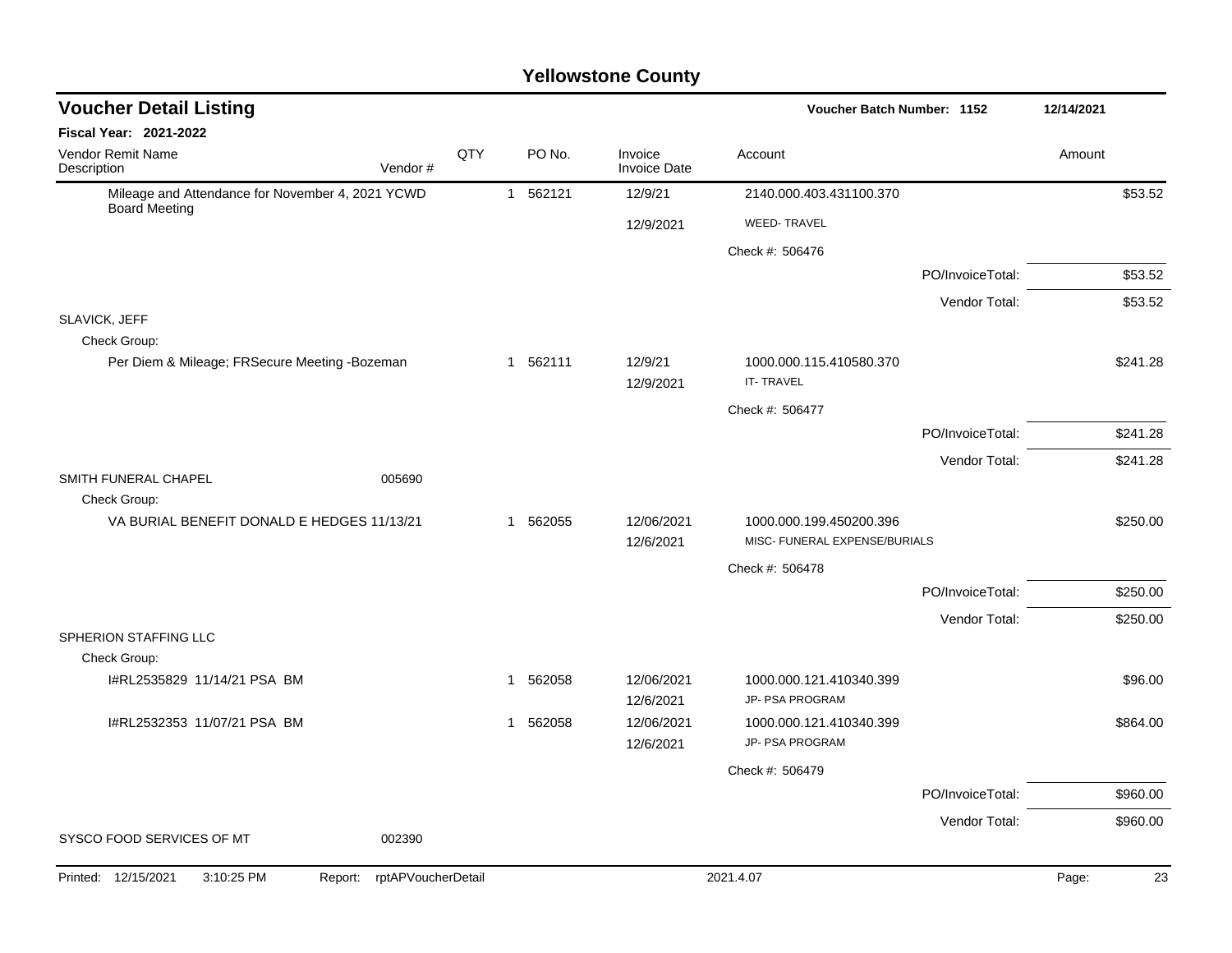|  | <b>Yellowstone County</b> |  |
|--|---------------------------|--|
|--|---------------------------|--|

| <b>Voucher Detail Listing</b>                                       |                    |     |             |          |                                | Voucher Batch Number: 1152                                       |                  | 12/14/2021  |
|---------------------------------------------------------------------|--------------------|-----|-------------|----------|--------------------------------|------------------------------------------------------------------|------------------|-------------|
| Fiscal Year: 2021-2022                                              |                    |     |             |          |                                |                                                                  |                  |             |
| Vendor Remit Name<br>Description                                    | Vendor#            | QTY |             | PO No.   | Invoice<br><b>Invoice Date</b> | Account                                                          |                  | Amount      |
| Check Group:                                                        |                    |     |             |          |                                |                                                                  |                  |             |
| INV# 343549378 12/1/21 FOOD PRODUCT                                 |                    |     |             | 1 562098 | 12/9/21<br>12/9/2021           | 5810.000.553.460442.223<br>METRA CONCESSIONS- FOOD               |                  | \$756.82    |
|                                                                     |                    |     |             |          |                                | Check #: 506480                                                  |                  |             |
|                                                                     |                    |     |             |          |                                |                                                                  | PO/InvoiceTotal: | \$756.82    |
|                                                                     |                    |     |             |          |                                |                                                                  | Vendor Total:    | \$756.82    |
| TEL NET SYSTEMS INC                                                 |                    |     |             |          |                                |                                                                  |                  |             |
| Check Group:                                                        |                    |     |             |          |                                |                                                                  |                  |             |
| <b>I#105697 CONFIG CAMERA VIEWS</b>                                 |                    |     |             | 2 562157 | 12/10/21<br>12/10/2021         | 2300.000.136.420200.362<br><b>DETENTION- MAINT &amp; REPAIRS</b> |                  | \$160.00    |
| I#105697 MISC SUPPLIES                                              |                    |     |             | 1 562157 | 12/10/21                       | 2300.000.136.420200.362                                          |                  | \$9.60      |
|                                                                     |                    |     |             |          | 12/10/2021                     | DETENTION- MAINT & REPAIRS                                       |                  |             |
|                                                                     |                    |     |             |          |                                | Check #: 506481                                                  |                  |             |
|                                                                     |                    |     |             |          |                                |                                                                  | PO/InvoiceTotal: | \$169.60    |
|                                                                     |                    |     |             |          |                                |                                                                  | Vendor Total:    | \$169.60    |
| TOWN & COUNTRY SUPPLY<br>Check Group:                               | 003930             |     |             |          |                                |                                                                  |                  |             |
| 1#422906 DYED DIESEL FUEL A#608120                                  |                    |     | $\mathbf 1$ | 562089   | 12/8/21                        | 5810.000.552.460442.231                                          |                  | \$2,671.19  |
|                                                                     |                    |     |             |          | 12/8/2021                      | METRA FACILITIES- GAS-OIL-GREASE-ETC                             |                  |             |
|                                                                     |                    |     |             |          |                                | Check #: 506482                                                  |                  |             |
|                                                                     |                    |     |             |          |                                |                                                                  | PO/InvoiceTotal: | \$2,671.19  |
|                                                                     |                    |     |             |          |                                |                                                                  | Vendor Total:    | \$2,671.19  |
| UNITED FINANCIAL CASUALTY CO                                        |                    |     |             |          |                                |                                                                  |                  |             |
| Check Group:                                                        |                    |     |             |          |                                |                                                                  |                  |             |
| Policy# 05825179-5; 1/17/22 - 1/17/23; Commercial Auto<br>Insurance |                    |     |             | 1 562166 | 12/10/21                       | 7303.000.727.430900.362                                          |                  | \$818.00    |
|                                                                     |                    |     |             |          | 12/10/2021                     | SHEPHERD CEM- MAINT & REPAIRS                                    |                  |             |
|                                                                     |                    |     |             |          |                                | Check #: 506483                                                  |                  |             |
|                                                                     |                    |     |             |          |                                |                                                                  | PO/InvoiceTotal: | \$818.00    |
|                                                                     |                    |     |             |          |                                |                                                                  | Vendor Total:    | \$818.00    |
| Printed: 12/15/2021<br>3:10:25 PM<br>Report:                        | rptAPVoucherDetail |     |             |          |                                | 2021.4.07                                                        |                  | 24<br>Page: |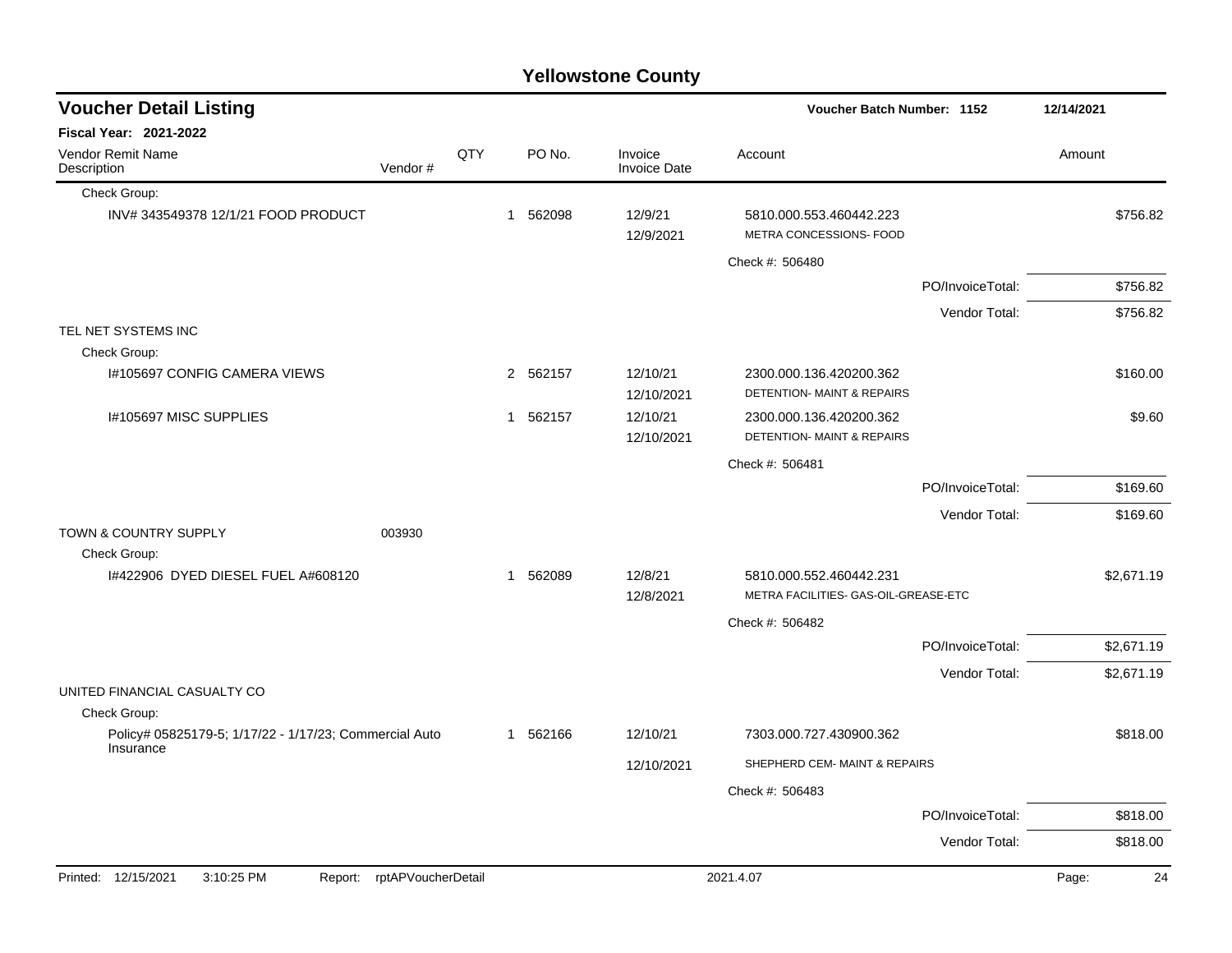| <b>Voucher Detail Listing</b>                  |                    |     |          |                                | Voucher Batch Number: 1152                                   |                  | 12/14/2021  |  |
|------------------------------------------------|--------------------|-----|----------|--------------------------------|--------------------------------------------------------------|------------------|-------------|--|
| <b>Fiscal Year: 2021-2022</b>                  |                    |     |          |                                |                                                              |                  |             |  |
| Vendor Remit Name<br>Description               | Vendor#            | QTY | PO No.   | Invoice<br><b>Invoice Date</b> | Account                                                      |                  | Amount      |  |
| US FOODS INC                                   | 002926             |     |          |                                |                                                              |                  |             |  |
| Check Group:                                   |                    |     |          |                                |                                                              |                  |             |  |
| I# 3567314 A# 94194115 / Liners, Detergent     |                    |     | 1 562172 | 12/10/21<br>12/10/2021         | 2399.000.235.420250.224<br>YSC- JANITORIAL SUPPLIES          |                  | \$71.74     |  |
| I# 3567314 A# 94194115 / Forks                 |                    |     | 1 562172 | 12/10/21<br>12/10/2021         | 2399.000.235.420250.221<br>YSC- FOOD SUPPLIES                |                  | \$21.18     |  |
| # 3567314 A# 94194115 / Food                   |                    |     | 1 562172 | 12/10/21<br>12/10/2021         | 2399.000.235.420250.223<br>YSC-FOOD                          |                  | \$1,569.05  |  |
|                                                |                    |     |          |                                | Check #: 506484                                              |                  |             |  |
|                                                |                    |     |          |                                |                                                              | PO/InvoiceTotal: | \$1,661.97  |  |
|                                                |                    |     |          |                                |                                                              | Vendor Total:    | \$1,661.97  |  |
| VALLEY FARMERS SUPPLY.<br>Check Group:         |                    |     |          |                                |                                                              |                  |             |  |
| A#417789; Gasoline                             |                    |     | 1 562165 | 12/10/21<br>12/10/2021         | 7302.000.726.430900.362<br>HUNTLEY PROJ CEM- MAINT & REPAIRS |                  | \$57.97     |  |
|                                                |                    |     |          |                                | Check #: 506485                                              |                  |             |  |
|                                                |                    |     |          |                                |                                                              | PO/InvoiceTotal: | \$57.97     |  |
|                                                |                    |     |          |                                |                                                              | Vendor Total:    | \$57.97     |  |
| <b>WARNE CHEMICAL</b>                          | 039405             |     |          |                                |                                                              |                  |             |  |
| Check Group:                                   |                    |     |          |                                |                                                              |                  |             |  |
| #404120/new backpack sprayers                  |                    |     | 1 562109 | 12/9/21<br>12/9/2021           | 2140.000.403.431100.220<br><b>WEED- OPERATING SUPPLIES</b>   |                  | \$728.40    |  |
|                                                |                    |     |          |                                | Check #: 506486                                              |                  |             |  |
|                                                |                    |     |          |                                |                                                              | PO/InvoiceTotal: | \$728.40    |  |
|                                                |                    |     |          |                                |                                                              | Vendor Total:    | \$728.40    |  |
| <b>WESTERN HERITAGE CENTER</b><br>Check Group: | 020590             |     |          |                                |                                                              |                  |             |  |
| Collections; 1st Half FY22                     |                    |     | 1 562147 | 12/10/21<br>12/10/2021         | 2360.000.262.460452.397<br>WHC- FIXED CONTRACT SERVICES      |                  | \$98,709.00 |  |
|                                                |                    |     |          |                                | Check #: 506487                                              |                  |             |  |
| Printed: 12/15/2021<br>3:10:25 PM<br>Report:   | rptAPVoucherDetail |     |          |                                | 2021.4.07                                                    |                  | Page:<br>25 |  |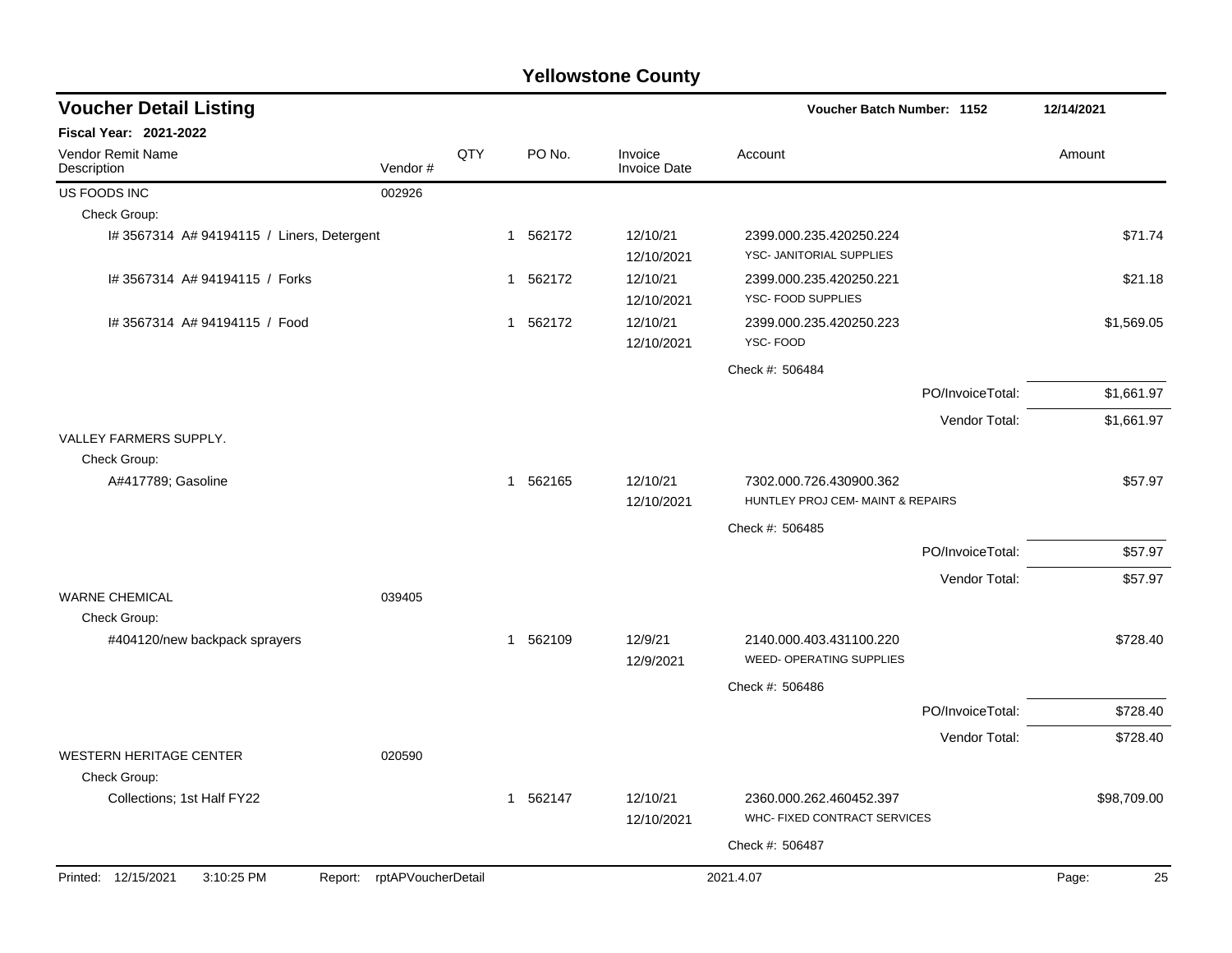| <b>Voucher Detail Listing</b>                     |                    |     |                        |                                | Voucher Batch Number: 1152                                          |                  | 12/14/2021  |
|---------------------------------------------------|--------------------|-----|------------------------|--------------------------------|---------------------------------------------------------------------|------------------|-------------|
| <b>Fiscal Year: 2021-2022</b>                     |                    |     |                        |                                |                                                                     |                  |             |
| <b>Vendor Remit Name</b><br>Description           | Vendor#            | QTY | PO No.                 | Invoice<br><b>Invoice Date</b> | Account                                                             |                  | Amount      |
|                                                   |                    |     |                        |                                |                                                                     | PO/InvoiceTotal: | \$98,709.00 |
|                                                   |                    |     |                        |                                |                                                                     | Vendor Total:    | \$98,709.00 |
| WW GRAINGER<br>Check Group:                       |                    |     |                        |                                |                                                                     |                  |             |
| 1#9136401867 BALL VALVE - WATER TRK               |                    |     | 562090<br>1            | 12/8/21<br>12/8/2021           | 5810.000.552.460442.361<br>METRA FACILITIES- VEHICLE REPAIR         |                  | \$588.28    |
| 1#9136401875 AIR FILTER ROLL                      |                    |     | 562090<br>1            | 12/8/21<br>12/8/2021           | 5810.000.552.460442.369<br>METRA FACILITIES- BUILDING/EQUIP REPAIRS |                  | \$135.79    |
|                                                   |                    |     |                        |                                | Check #: 506488                                                     |                  |             |
|                                                   |                    |     |                        |                                |                                                                     | PO/InvoiceTotal: | \$724.07    |
|                                                   |                    |     |                        |                                |                                                                     | Vendor Total:    | \$724.07    |
| YELLOWSTONE ART MUSEUM<br>Check Group:            | 020786             |     |                        |                                |                                                                     |                  |             |
| Collections; 1st Half FY22                        |                    |     | 1 562149               | 12/10/21<br>12/10/2021         | 2360.000.261.460452.397<br>ART MUSEUM- FIXED CONTRACT SERVICES      |                  | \$97,591.00 |
|                                                   |                    |     |                        |                                | Check #: 506489                                                     |                  |             |
|                                                   |                    |     |                        |                                |                                                                     | PO/InvoiceTotal: | \$97,591.00 |
|                                                   |                    |     |                        |                                |                                                                     | Vendor Total:    | \$97,591.00 |
| YELLOWSTONE CO MUSEUM<br>Check Group:             | 006691             |     |                        |                                |                                                                     |                  |             |
| Collections; 1st Half FY22                        |                    |     | 562143<br>$\mathbf{1}$ | 12/10/21<br>12/10/2021         | 2360.000.263.460452.397<br>CO. MUSEUM- FIXED CONTRACT SERVICES      |                  | \$93,687.00 |
|                                                   |                    |     |                        |                                | Check #: 506490                                                     |                  |             |
|                                                   |                    |     |                        |                                |                                                                     | PO/InvoiceTotal: | \$93,687.00 |
|                                                   |                    |     |                        |                                |                                                                     | Vendor Total:    | \$93,687.00 |
| YELLOWSTONE CONSERVATION DISTRICT<br>Check Group: | 036218             |     |                        |                                |                                                                     |                  |             |
| Collections; 1st Half FY22                        |                    |     | 1 562152               | 12/10/21                       | 2384.000.411.480100.398                                             |                  | \$68,768.58 |
|                                                   |                    |     |                        | 12/10/2021                     | SOIL CONSERVATION-VARIABLE CONTRACT<br><b>SERVICES</b>              |                  |             |
| Printed: 12/15/2021<br>3:10:25 PM<br>Report:      | rptAPVoucherDetail |     |                        |                                | 2021.4.07                                                           |                  | Page:<br>26 |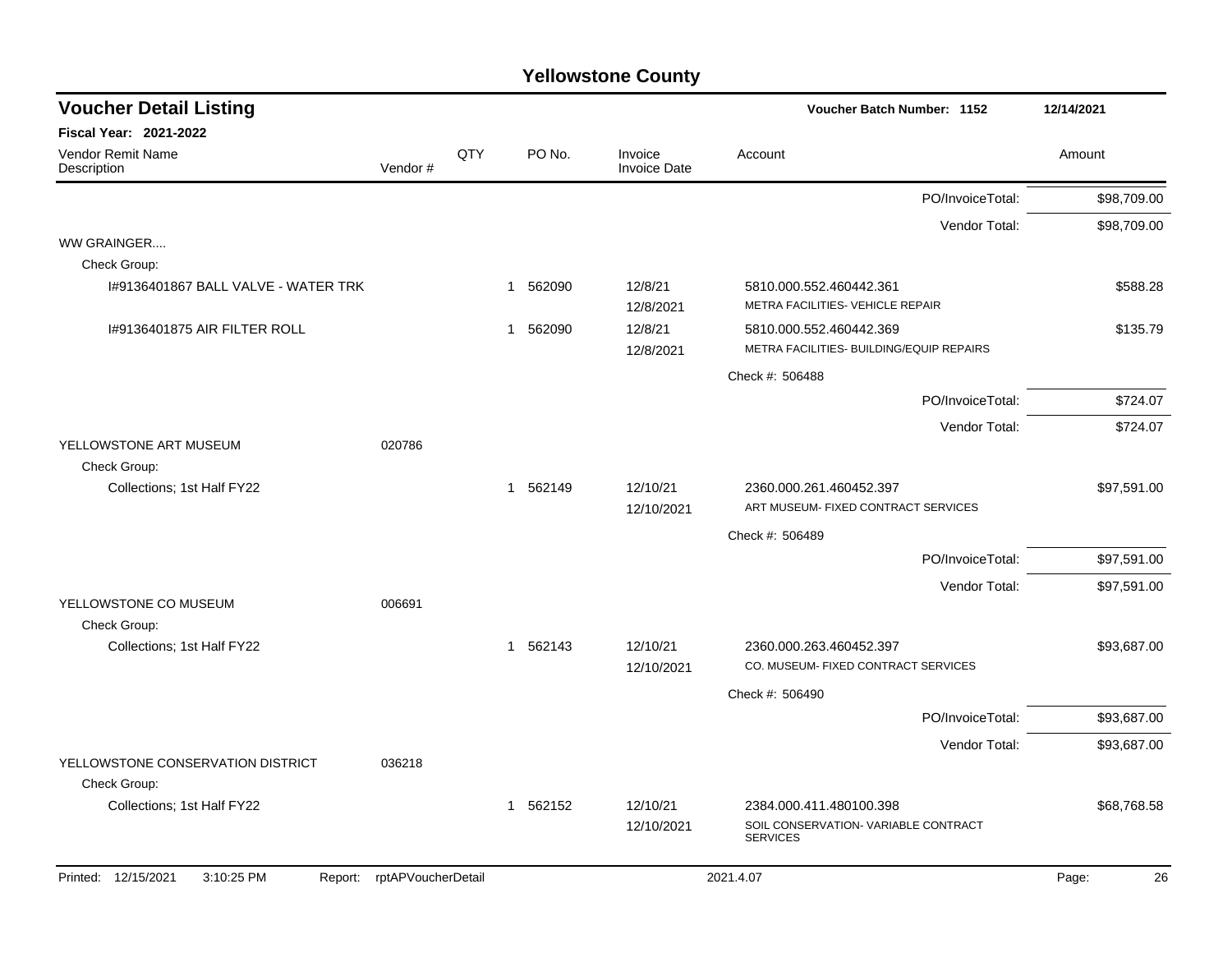| <b>Voucher Detail Listing</b>                                            |                               |     |                        |                                | Voucher Batch Number: 1152                                  |                  | 12/14/2021  |
|--------------------------------------------------------------------------|-------------------------------|-----|------------------------|--------------------------------|-------------------------------------------------------------|------------------|-------------|
| <b>Fiscal Year: 2021-2022</b>                                            |                               |     |                        |                                |                                                             |                  |             |
| Vendor Remit Name<br>Description                                         | Vendor#                       | QTY | PO No.                 | Invoice<br><b>Invoice Date</b> | Account                                                     |                  | Amount      |
|                                                                          |                               |     |                        |                                | Check #: 506491                                             |                  |             |
|                                                                          |                               |     |                        |                                |                                                             | PO/InvoiceTotal: | \$68,768.58 |
|                                                                          |                               |     |                        |                                |                                                             | Vendor Total:    | \$68,768.58 |
| YELLOWSTONE COUNTY NEWS<br>Check Group:                                  | 006690                        |     |                        |                                |                                                             |                  |             |
| INV 114541 TWO ADDITIONAL ADDS FOR 2021 REAL<br><b>ESTATE TAXES DUE.</b> |                               |     | 1 562099               | 12/9/21                        | 1000.000.113.410540.332                                     |                  | \$25.00     |
|                                                                          |                               |     |                        | 12/9/2021                      | TREASURER- PUBLICATIONS                                     |                  |             |
| INV 114542 2021 2H MOB TAXES DISPLAY AD                                  |                               |     | 1 562099               | 12/9/21<br>12/9/2021           | 1000.000.113.410540.332<br><b>TREASURER- PUBLICATIONS</b>   |                  | \$33.75     |
|                                                                          |                               |     |                        |                                | Check #: 506492                                             |                  |             |
|                                                                          |                               |     |                        |                                |                                                             | PO/InvoiceTotal: | \$58.75     |
|                                                                          |                               |     |                        |                                |                                                             | Vendor Total:    | \$58.75     |
| YELLOWSTONE VALLEY ANIMAL SHELTER INC                                    |                               |     |                        |                                |                                                             |                  |             |
| Check Group:<br>I#20-0971; County contract 11/26                         |                               |     | 1 562045               | 12/03/2021                     |                                                             |                  | \$1,500.00  |
|                                                                          |                               |     |                        | 12/3/2021                      | 2300.000.137.440600.398<br>ANIMAL CONTROL - ANIMAL BOARDING |                  |             |
| I#20-0973; Boarding fees 21-718003                                       |                               |     | 562045<br>$\mathbf{1}$ | 12/03/2021                     | 2300.000.137.440600.398                                     |                  | \$2,000.00  |
|                                                                          |                               |     |                        | 12/3/2021                      | ANIMAL CONTROL - ANIMAL BOARDING                            |                  |             |
|                                                                          |                               |     |                        |                                | Check #: 506493                                             |                  |             |
|                                                                          |                               |     |                        |                                |                                                             | PO/InvoiceTotal: | \$3,500.00  |
|                                                                          |                               |     |                        |                                |                                                             | Vendor Total:    | \$3,500.00  |
| YELLOWSTONE VALLEY ELECTRIC                                              | 006770                        |     |                        |                                |                                                             |                  |             |
| Check Group:                                                             |                               |     |                        |                                |                                                             |                  |             |
| 17389010; POMPEYS TOWER 10/15 - 11/15/21                                 |                               |     | 1 562100               | 12/9/21<br>12/9/2021           | 1000.000.124.420600.340<br><b>DES-UTILITIES</b>             |                  | \$128.04    |
| 17389010; SKYVIEW TOWER 10/15 - 11/15/21                                 |                               |     | 1 562100               | 12/9/21<br>12/9/2021           | 1000.000.124.420600.340<br><b>DES-UTILITIES</b>             |                  | \$88.96     |
|                                                                          |                               |     |                        |                                | Check #: 506494                                             |                  |             |
|                                                                          |                               |     |                        |                                |                                                             | PO/InvoiceTotal: | \$217.00    |
|                                                                          |                               |     |                        |                                |                                                             |                  | 27          |
| Printed: 12/15/2021<br>3:10:25 PM                                        | rptAPVoucherDetail<br>Report: |     |                        |                                | 2021.4.07                                                   |                  | Page:       |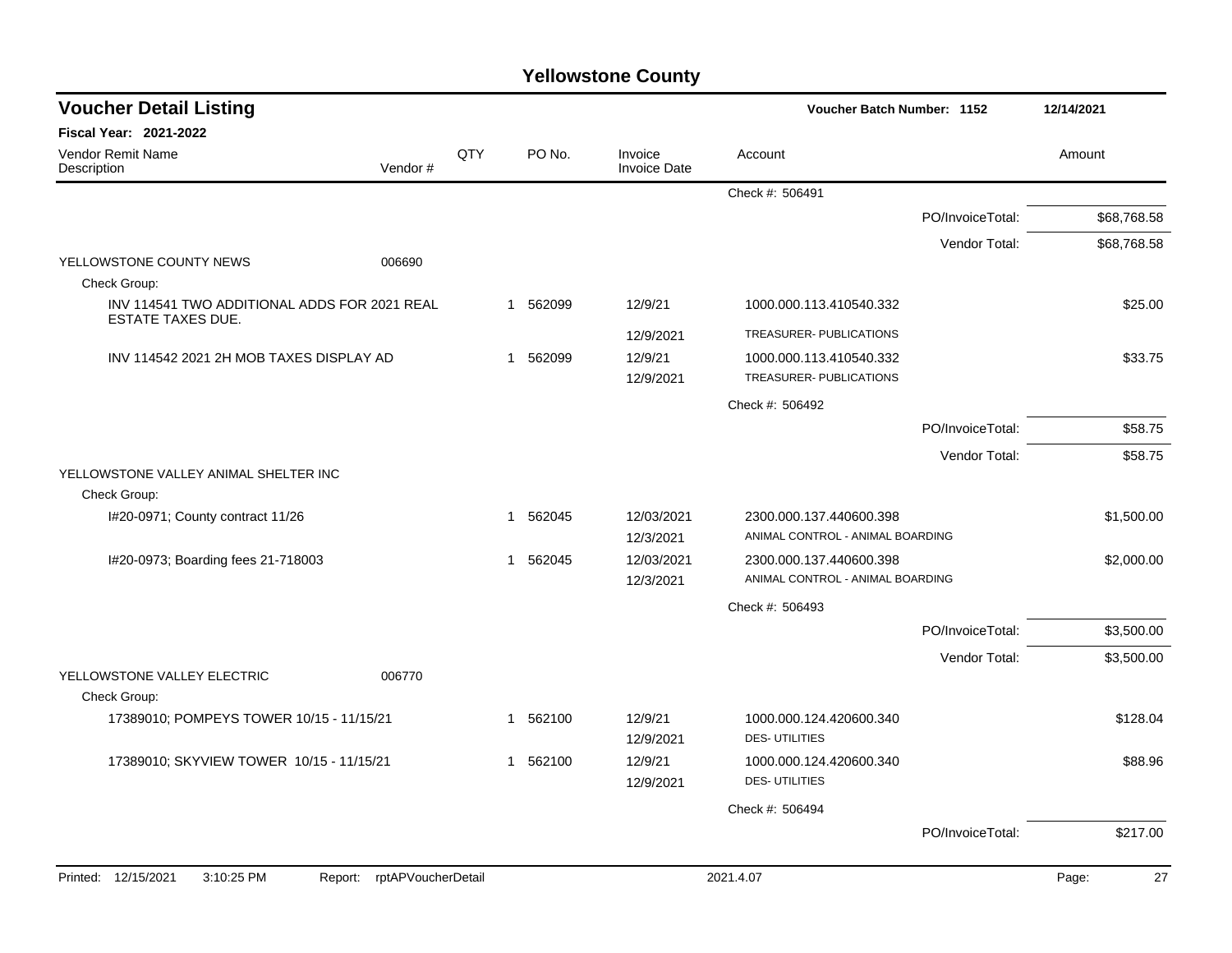| <b>Voucher Detail Listing</b>                   |                    |     |          |                                | Voucher Batch Number: 1152                                   |                  | 12/14/2021  |
|-------------------------------------------------|--------------------|-----|----------|--------------------------------|--------------------------------------------------------------|------------------|-------------|
| <b>Fiscal Year: 2021-2022</b>                   |                    |     |          |                                |                                                              |                  |             |
| <b>Vendor Remit Name</b><br>Description         | Vendor#            | QTY | PO No.   | Invoice<br><b>Invoice Date</b> | Account                                                      |                  | Amount      |
| Check Group:                                    |                    |     |          |                                |                                                              |                  |             |
| A#8762000; 10/15 - 11/15/21; Electric Service   |                    |     | 1 562144 | 12/10/2021<br>12/10/2021       | 7303.000.727.430900.362<br>SHEPHERD CEM- MAINT & REPAIRS     |                  | \$46.84     |
|                                                 |                    |     |          |                                | Check #: 506494                                              |                  |             |
|                                                 |                    |     |          |                                |                                                              | PO/InvoiceTotal: | \$46.84     |
| Check Group:                                    |                    |     |          |                                |                                                              |                  |             |
| A#3746000- Electric Service 10/15 - 11/15/21    |                    |     | 1 562145 | 12/10/21<br>12/10/2021         | 7302.000.726.430900.362<br>HUNTLEY PROJ CEM- MAINT & REPAIRS |                  | \$77.68     |
| A# 3746001; Electric Service - 10/15 - 11/15-21 |                    |     | 1 562145 | 12/10/21<br>12/10/2021         | 7302.000.726.430900.362<br>HUNTLEY PROJ CEM- MAINT & REPAIRS |                  | \$20.46     |
|                                                 |                    |     |          |                                | Check #: 506494                                              |                  |             |
|                                                 |                    |     |          |                                |                                                              | PO/InvoiceTotal: | \$98.14     |
|                                                 |                    |     |          |                                |                                                              | Vendor Total:    | \$361.98    |
| YOUTH SERVICE PETTY CASH                        | 000985             |     |          |                                |                                                              |                  |             |
| Check Group:                                    |                    |     |          |                                |                                                              |                  |             |
| # 2874-21 / Recreation                          |                    | 1   | 562097   | 12/9/21                        | 2399.000.235.420250.225                                      |                  | \$32.49     |
|                                                 |                    |     |          | 12/9/2021                      | YSC- RECREATION SUPPLIES                                     |                  |             |
| # 2875-21 / Allowances 11/12-21 - 11/18/21      |                    | 1   | 562097   | 12/9/21<br>12/9/2021           | 2399.000.235.420250.384<br>YSC- YOUTH SERVICES ALLOWANCE     |                  | \$38.20     |
| # 2877/21 / Gas for van                         |                    | 1   | 562097   | 12/9/21<br>12/9/2021           | 2399.000.235.420250.370<br><b>YSC-TRAVEL</b>                 |                  | \$20.00     |
| # 2876-21 / Allowances 11/19/21 - 11/25/21      |                    | 1   | 562097   | 12/9/21<br>12/9/2021           | 2399.000.235.420250.384<br>YSC- YOUTH SERVICES ALLOWANCE     |                  | \$31.20     |
| I# 2878-21 / Recreation                         |                    | 1   | 562097   | 12/9/21<br>12/9/2021           | 2399.000.235.420250.225<br>YSC- RECREATION SUPPLIES          |                  | \$12.00     |
| # 2879-21 / Recreation                          |                    | 1   | 562097   | 12/9/21<br>12/9/2021           | 2399.000.235.420250.225<br>YSC- RECREATION SUPPLIES          |                  | \$46.00     |
|                                                 |                    |     |          |                                | Check #: 506495                                              |                  |             |
|                                                 |                    |     |          |                                |                                                              | PO/InvoiceTotal: | \$179.89    |
|                                                 |                    |     |          |                                |                                                              | Vendor Total:    | \$179.89    |
|                                                 |                    |     |          |                                |                                                              |                  |             |
| Printed: 12/15/2021<br>3:10:25 PM<br>Report:    | rptAPVoucherDetail |     |          |                                | 2021.4.07                                                    |                  | 28<br>Page: |